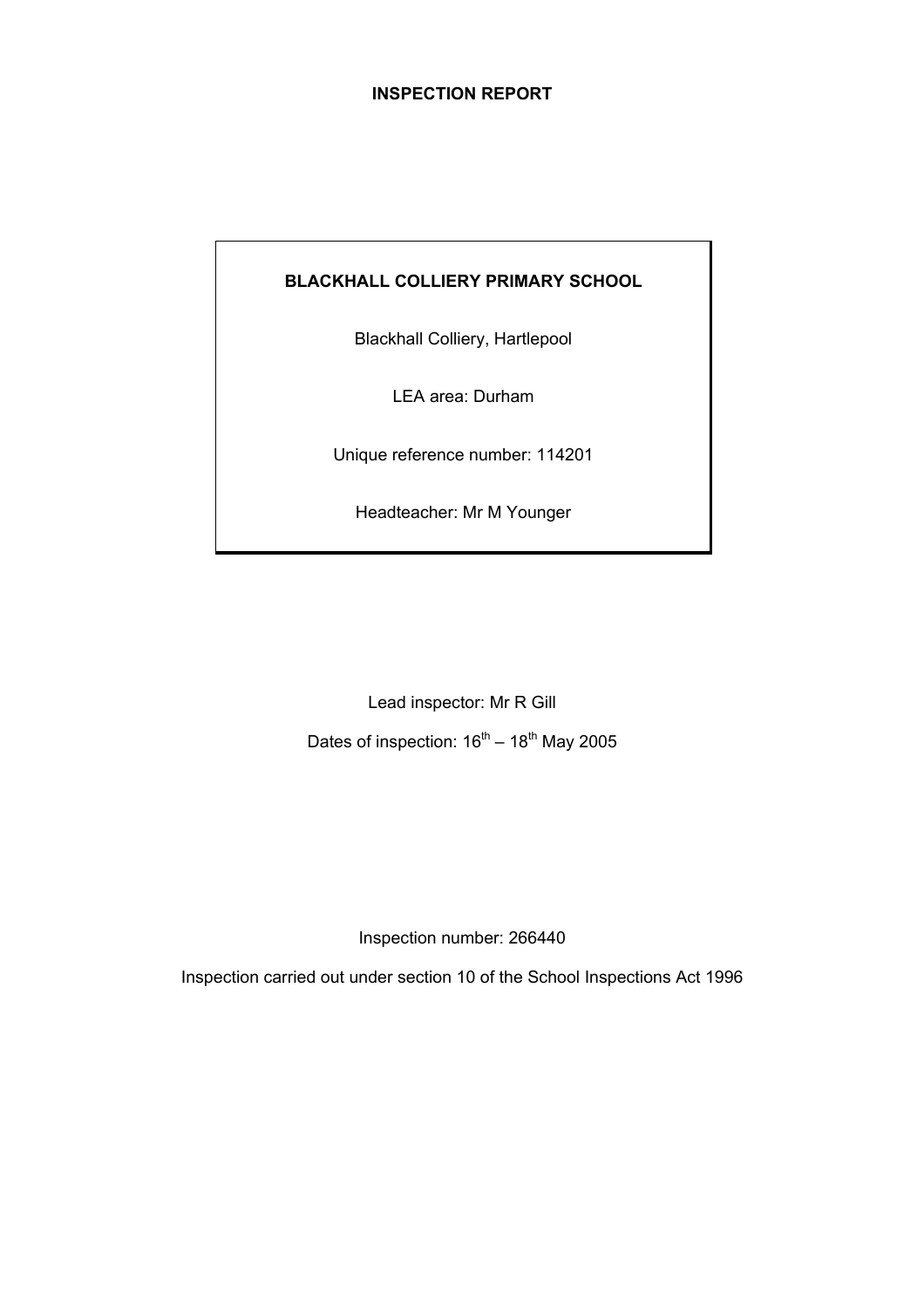#### © Crown copyright 2005

This report may be reproduced in whole or in part for non-commercial educational purposes, provided that all extracts quoted are reproduced verbatim without adaptation and on condition that the source and date thereof are stated.

Further copies of this report are obtainable from the school. Under the School Inspections Act 1996, the school must provide a copy of this report and/or its summary free of charge to certain categories of people. A charge not exceeding the full cost of reproduction may be made for any other copies supplied.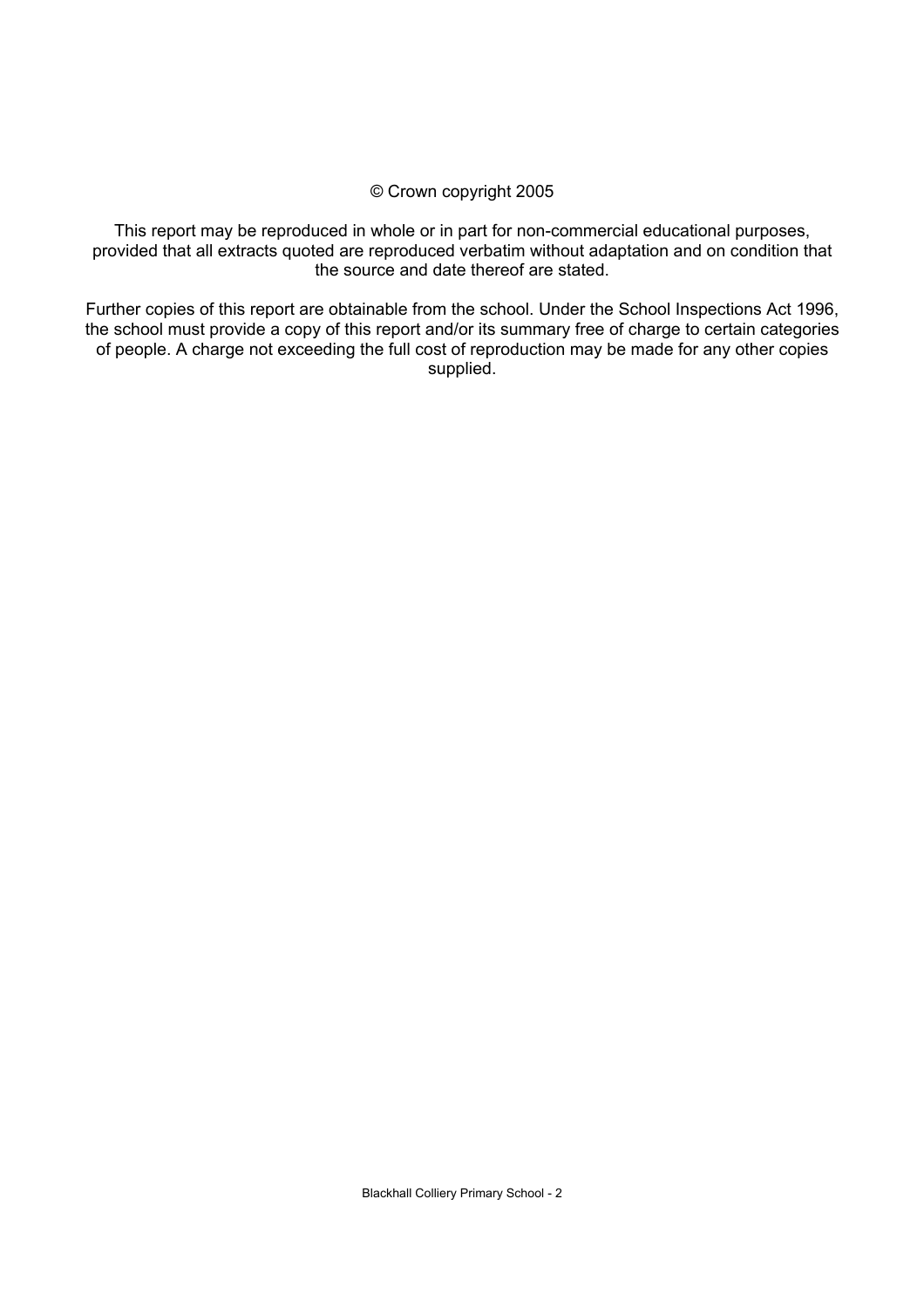# **INFORMATION ABOUT THE SCHOOL**

| Type of school:              | Primary                                    |
|------------------------------|--------------------------------------------|
| School category:             | Community                                  |
| Age range of pupils:         | $3 - 11$                                   |
| Gender of pupils:            | Mixed                                      |
| Number on roll:              | 340                                        |
| School address:              | Middle Street<br><b>Blackhall Colliery</b> |
| Postcode:                    | Hartlepool<br><b>TS27 4NA</b>              |
| Telephone number:            | 0191 5864049                               |
| Fax number:                  | 0191 5868352                               |
| Appropriate authority:       | The governing body                         |
| Name of chair of governors:  | Mr W Greenwell                             |
| Date of previous inspection: | 21 <sup>st</sup> June 1999                 |

# **CHARACTERISTICS OF THE SCHOOL**

Blackhall Colliery Primary School is situated on the coast to the east of Durham. The majority of the 340 pupils come from the immediate locality, but a few travel from further afield. The proportion of pupils who have special educational needs, mostly with learning difficulties, is above that found nationally. There are three pupils with a statement of special educational needs, which is below average. The vast majority of the pupils are from families of white British heritage. There are a few pupils who are learning English as an additional language. When they start school, children's attainment is generally well below that of most children of their age. Since the last inspection, the school has gone through a great deal of change and suffered several setbacks. It, like many others in the local area, has been affected by a fall in the birth rate, which has resulted in staff redundancies. Staff illness and absence have had a significant negative impact on the school's budget. A new deputy headteacher and headteacher have been appointed since 1999.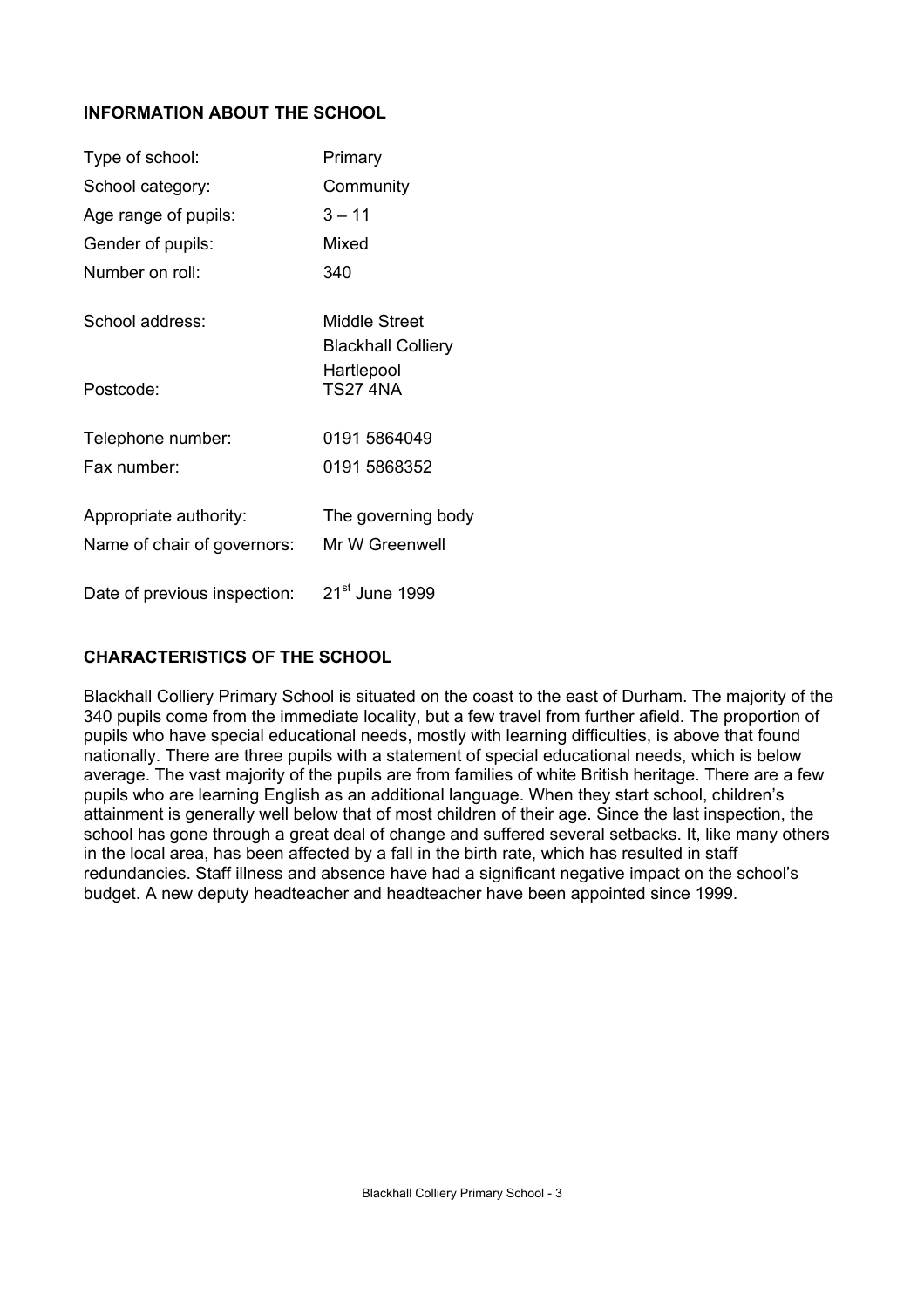# **INFORMATION ABOUT THE INSPECTION TEAM**

| Members of the inspection team |                   |                | <b>Subject responsibilities</b>                                                                                                    |
|--------------------------------|-------------------|----------------|------------------------------------------------------------------------------------------------------------------------------------|
| 4074                           | R Gill            | Lead inspector | English<br>History<br>Religious education                                                                                          |
| 13786                          | S Walsh           | Lay inspector  |                                                                                                                                    |
| 25352                          | G Taujanskas      | Team inspector | <b>Foundation Stage</b><br>Music<br>Design and technology<br>Art and design                                                        |
| 21243                          | L Moore           | Team inspector | Science<br>Geography<br>Special educational needs                                                                                  |
| 32616                          | <b>K</b> Crowther | Team inspector | <b>Mathematics</b><br>Information and communication technology<br>(ICT)<br>Physical education<br>English as an additional language |

The inspection contractor was:

Independent School Inspection Services (ISIS)

3, Harrowby Road, West Park, Leeds, LS16 5HN.

Any concerns or complaints about the inspection or the report should be made initially to the inspection contractor. The procedures are set out in the leaflet *'Complaining about Ofsted Inspections'*, which is available from Ofsted Publications Centre (telephone 07002 637833) or Ofsted's website (www.ofsted.gov.uk).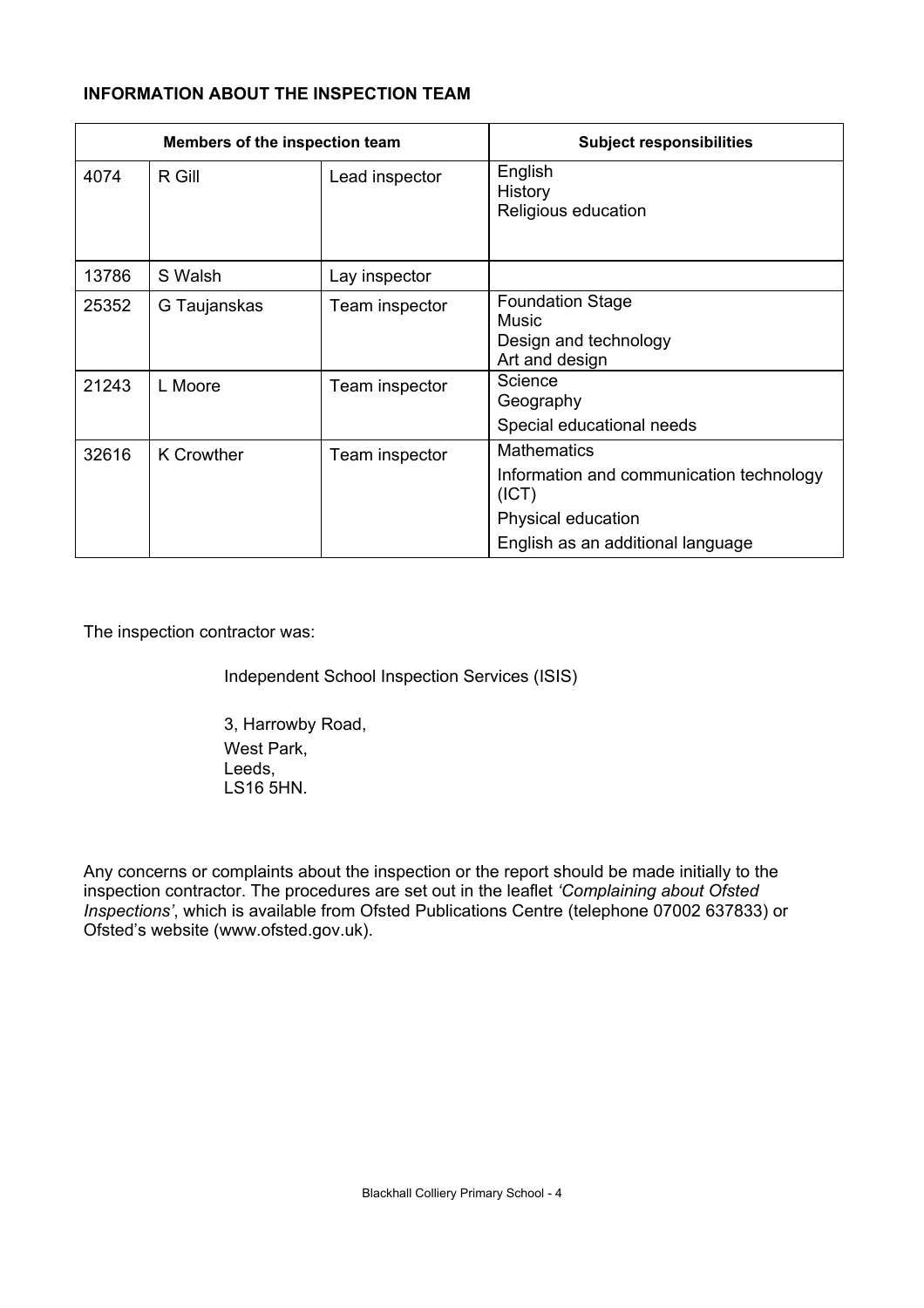## **REPORT CONTENTS**

|                                                                                                                                    | Page |
|------------------------------------------------------------------------------------------------------------------------------------|------|
| <b>PART A: SUMMARY OF THE REPORT</b>                                                                                               | 6    |
| PART B: COMMENTARY ON THE MAIN INSPECTION FINDINGS                                                                                 |      |
| <b>STANDARDS ACHIEVED BY PUPILS</b>                                                                                                | 8    |
| Standards achieved in areas of learning and subjects                                                                               |      |
| Pupils' attitudes, values and other personal qualities (ethos)                                                                     |      |
| <b>QUALITY OF EDUCATION PROVIDED BY THE SCHOOL</b>                                                                                 | 12   |
| Teaching and learning<br>The curriculum<br>Care, guidance and support<br>Partnership with parents, other schools and the community |      |
| <b>LEADERSHIP AND MANAGEMENT</b>                                                                                                   | 17   |
| PART C: THE QUALITY OF EDUCATION IN AREAS OF LEARNING AND<br><b>SUBJECTS</b><br>AREAS OF LEARNING IN THE FOUNDATION STAGE          | 19   |
|                                                                                                                                    |      |
| <b>SUBJECTS IN KEY STAGES 1 AND 2</b>                                                                                              |      |
| PART D: SUMMARY OF THE MAIN INSPECTION JUDGEMENTS                                                                                  | 32   |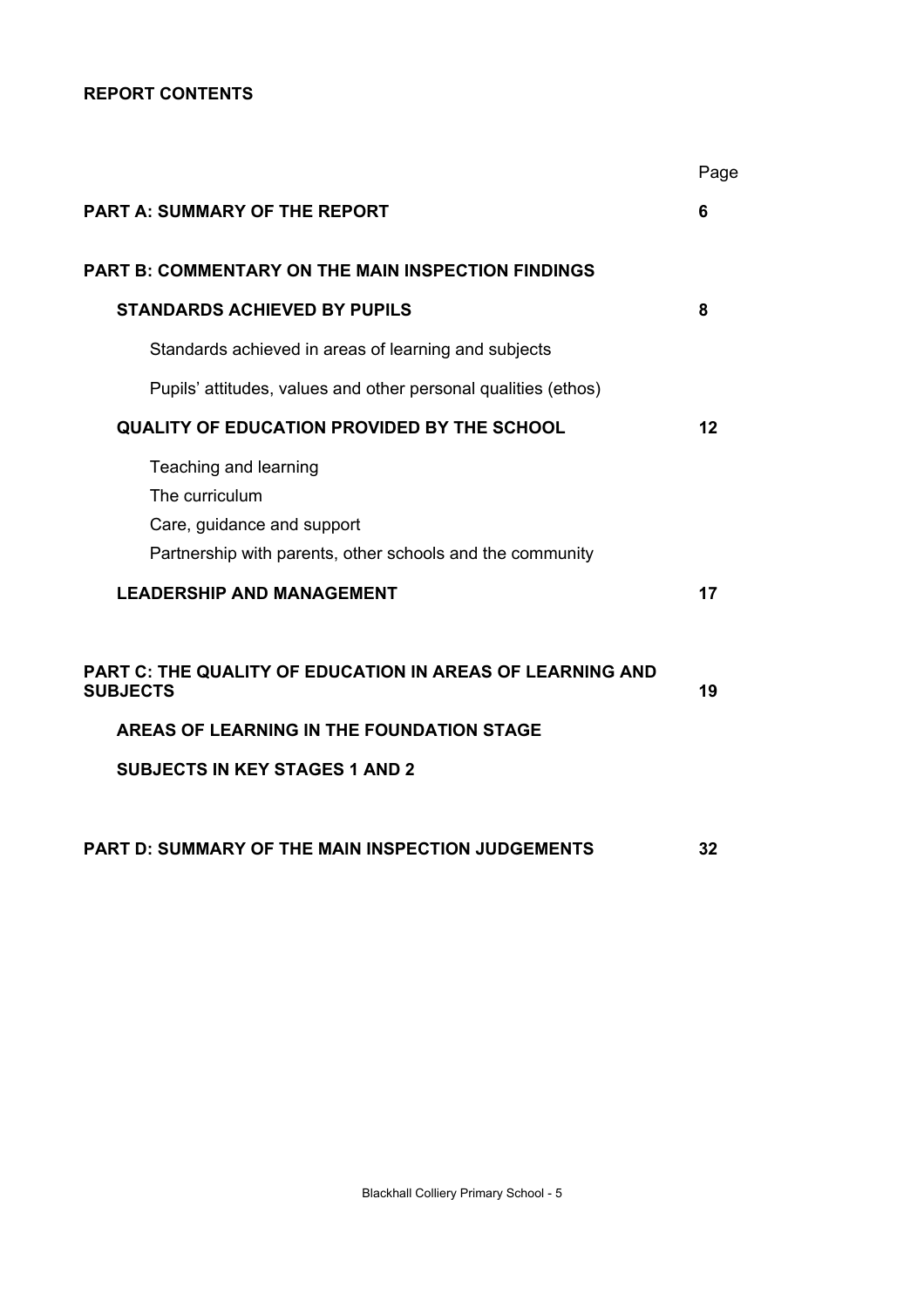# **PART A: SUMMARY OF THE REPORT**

# **OVERALL EVALUATION**

**This is a satisfactory school**, which is improving fast and, with very good leadership from the headteacher, has responded well to recent difficulties. The trend in pupils' results in national tests at the end of Year 6 is rising after a period of decline. Pupils achieve satisfactorily, because teaching is sound overall, but good in the nursery and reception classes (Foundation Stage), Year 2, Year 5 and Year 6. Very good aspects, within the satisfactory leadership and management, have created a very positive ethos in which relationships are very good and pupils respond well to high expectations of their behaviour. The school provides satisfactory value for money.

# **The school's main strengths and weaknesses are:**

- very good leadership by the headteacher and the deputy headteacher has helped the school recover from a very difficult period;
- standards in English and mathematics are not yet high enough;
- pupils' very good attitudes and behaviour exist within a very positive climate;
- some subject leaders do not check thoroughly enough on how well pupils are learning;
- the Foundation Stage gives children a good start to their education;
- teaching does not involve pupils enough in thinking about how to improve their work;
- pupils achieve well in information and communication technology (ICT) and physical education, but unsatisfactorily in design and technology and music.

The school has improved well since its last inspection in June 1999. In particular, the provision in ICT has developed substantially and governors are far more involved in evaluating teaching and the curriculum. The school is recovering well from a period of low morale associated with staff redundancies, high levels of staff illness and absence. Moreover, pupils' achievement has improved despite the recent disruptions, particularly in writing.

| <b>Results in National</b><br>Curriculum tests at the end |      | similar schools |      |      |
|-----------------------------------------------------------|------|-----------------|------|------|
| of Year 6, compared with:                                 | 2002 | 2003            | 2004 | 2004 |
| English                                                   |      | F*              |      |      |
| <b>Mathematics</b>                                        |      |                 |      |      |
| Science                                                   |      |                 |      |      |

### **STANDARDS ACHIEVED**

*Key: A - well above average; B – above average; C – average; D – below average; E – well below average, E\* - very well below average* 

*Similar schools are those whose pupils attained similarly at the end of Year 2.* 

**Pupils' achievement is satisfactory.** The national tests results of 2004 for pupils in Year 6 were average overall. They were below average in mathematics and science and average in English, but pupils achieved well below those in similar schools. Their rate of progress was severely hampered by some disrupted learning in the lower juniors and, despite the much better teaching they received in Years 5 and 6, they could not make up all of the lost ground. In Year 2, pupils' results have usually been well below average in national tests in reading, writing and mathematics.

The judgements made during the inspection show that currently:

• children in the Foundation Stage are not on course to reach the nationally expected levels, except in personal and social development where standards are likely to be average, but they achieve well and improve upon their well below average standards on entry;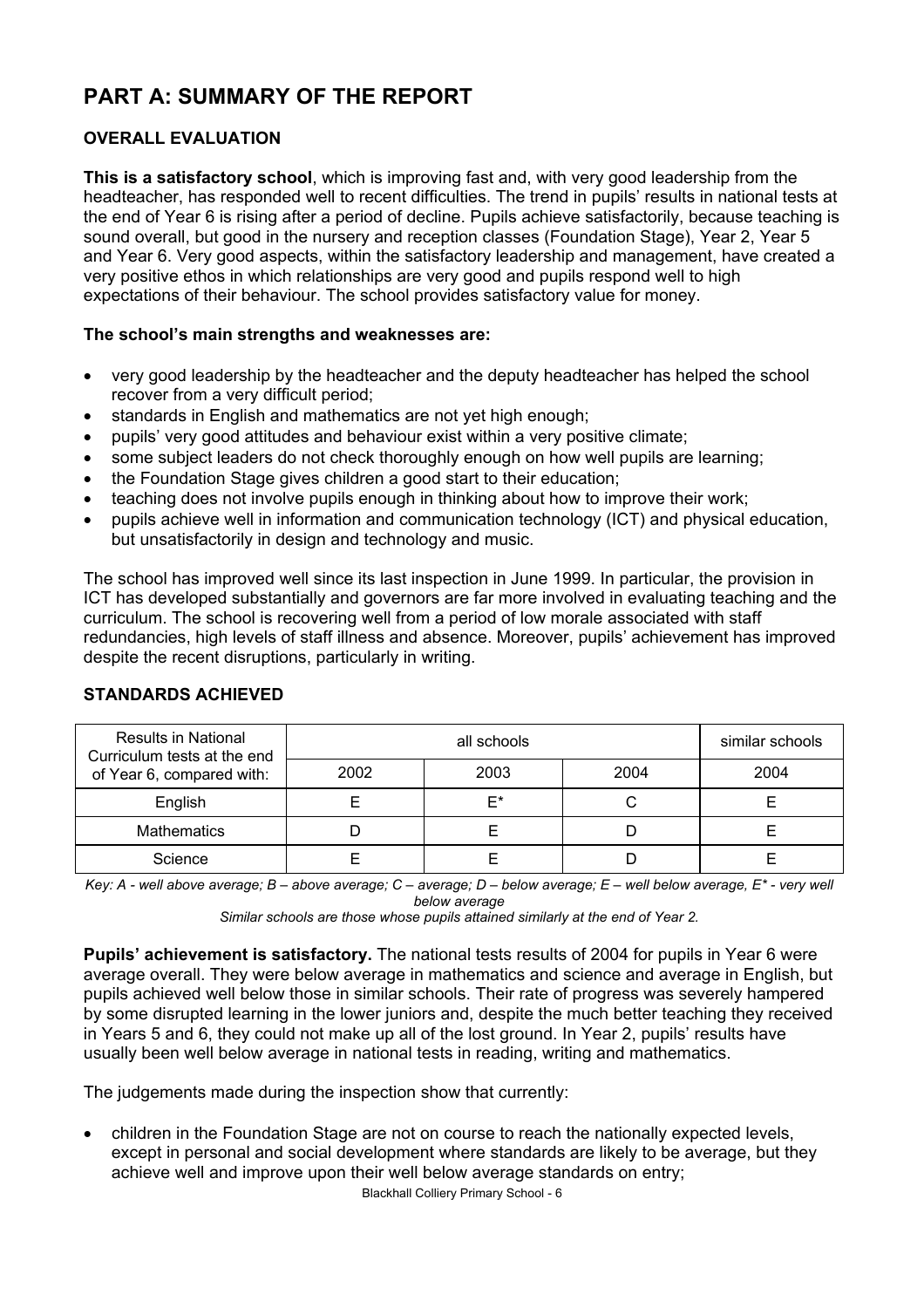- in Year 2 standards in reading, writing and mathematics are below average, but average in science. Pupils have achieved soundly, and well in science, to reach these levels;
- standards in Year 6 are below average in English and mathematics, and average in science. Achievement is satisfactory in mathematics and good in English and science;
- pupils attain well in ICT and physical education by the end of Year 6, but unsatisfactorily in design and technology and music.

**Pupils' personal qualities are very good. Their spiritual, moral, social and cultural development is good.** Attitudes and behaviour are very good: pupils respond very positively to the school's climate. The ethos, which concentrates on social and moral behaviour, is most influential on pupils' personal development. Attendance is average and punctuality is good.

## **QUALITY OF EDUCATION**

**The quality of education provided by the school is satisfactory. Teaching and learning are satisfactory.** Teaching is good in the Foundation Stage and very good in the reception class. It is satisfactory overall in Years 1 to 6, but good in Years 2, 5 and 6. There is some unsatisfactory teaching, but the school has a firm grasp on the causes and these are being tackled rigorously. The assessment of pupils' work is satisfactory, but pupils are not yet involved enough in the targets for their learning. The school looks after pupils well. It works well with parents to enhance pupils' achievements and links very well with the local community. The curriculum is sound and activities designed to broaden pupils' experiences are good. The accommodation is satisfactory and lessons are resourced reasonably well. Teaching assistants have a positive effect on the learning of pupils who have special educational needs.

## **LEADERSHIP AND MANAGEMENT**

**Leadership and management are satisfactory.** The headteacher, who has been very ably assisted by the deputy headteacher, has led the recovery of the school very well. They have had a particular impact on the quality of teaching and the progress made by pupils. Governance is good and has improved well since 1999. The governing body fulfils its statutory duties and ensures that the school includes successfully all pupils and promotes racial equality soundly. Senior staff and subject leaders have had a good effect on standards in English, mathematics and science, but in many other subjects there have been too few opportunities for leaders to exert an influence.

# **PARENTS' AND PUPILS' VIEWS OF THE SCHOOL**

Parents are pleased with the school. They appreciate, correctly, the atmosphere in the school and the efforts made to improve it. Pupils have a very good opinion of the school and talk with confidence about their work and personal development. They rightly feel that they are treated as valued individuals.

### **IMPROVEMENTS NEEDED**

The most important things the school should do to improve are:

- improve standards in English, mathematics, design and technology and music;
- develop the skills of evaluation in all subject leaders; and
- involve pupils more in thinking about how their work could be improved.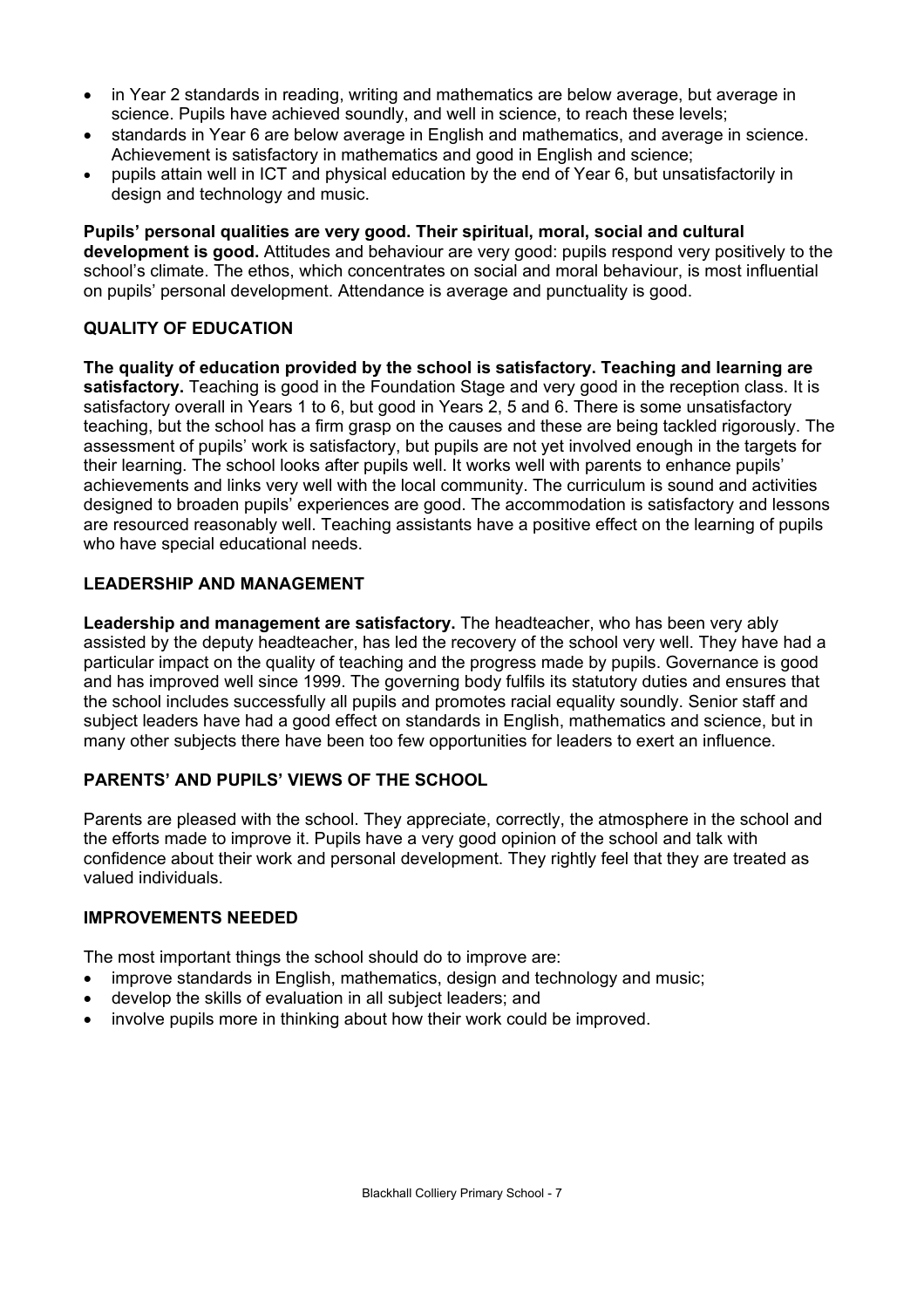# **PART B: COMMENTARY ON THE INSPECTION FINDINGS**

# **STANDARDS ACHIEVED BY PUPILS**

## **Standards achieved in areas of learning and subjects**

Pupils' attainment in Year 6 is currently below average in English and mathematics and average in science. Pupils achieve well in English and science and satisfactorily in mathematics. By the end of Year 2, pupils are below average in English and mathematics and are average in science. They achieve soundly in English and mathematics and well in science. Children in the reception class are not on course to meet expected levels except in personal and social development, but they are making good progress and achieving well.

## **Main strengths and weaknesses**

- Standards have improved in English and mathematics, particularly in pupils' writing, but could be higher still.
- Standards of achievement have been improved in science, ICT and physical education.
- Children in the Foundation Stage are achieving at least well in all areas of learning.
- Attainment is below the national expectation in design and technology and music in Year 6, and achievement is unsatisfactory.

# **Commentary**

1. In 2004, pupils' attainment, as indicated by national test results, at the end of Year 6 was average overall. Results were well below average in Year 2, but pupils achieved satisfactorily compared to those in similar schools. By contrast, pupils in Year 6 achieved well below those in similar schools, because their progress was restricted in the lower juniors and they never fully made up for lost time. Despite some strong teaching in Years 5 and 6 designed to tackle the gaps in their learning, they underachieved and could have done better. Teaching has been consistently better since September 2004 as judged by pupils' improved progress. They are now achieving satisfactorily in English and mathematics throughout the school. Achievement is good in English by the end of Year 6. Standards are still below the national average and in this respect there is further scope for improvement. There is a large proportion of pupils in Year 6 who have special educational needs and this is one reason why standards are not at the national average. These pupils are achieving satisfactorily in a similar way to most other pupils in English and mathematics.

#### *Standards in national tests at the end of Year 2 – average point scores in 2004*

| Standards in:      | School results | National results |
|--------------------|----------------|------------------|
| Reading            | 13.6 (12.8)    | 15.8(15.7)       |
| Writing            | 13.0(10.5)     | 14.6 (14.6)      |
| <b>Mathematics</b> | 15.8(15.3)     | 16.2 (16.3)      |

*There were 48 pupils in the year group. Figures in brackets are for the previous year*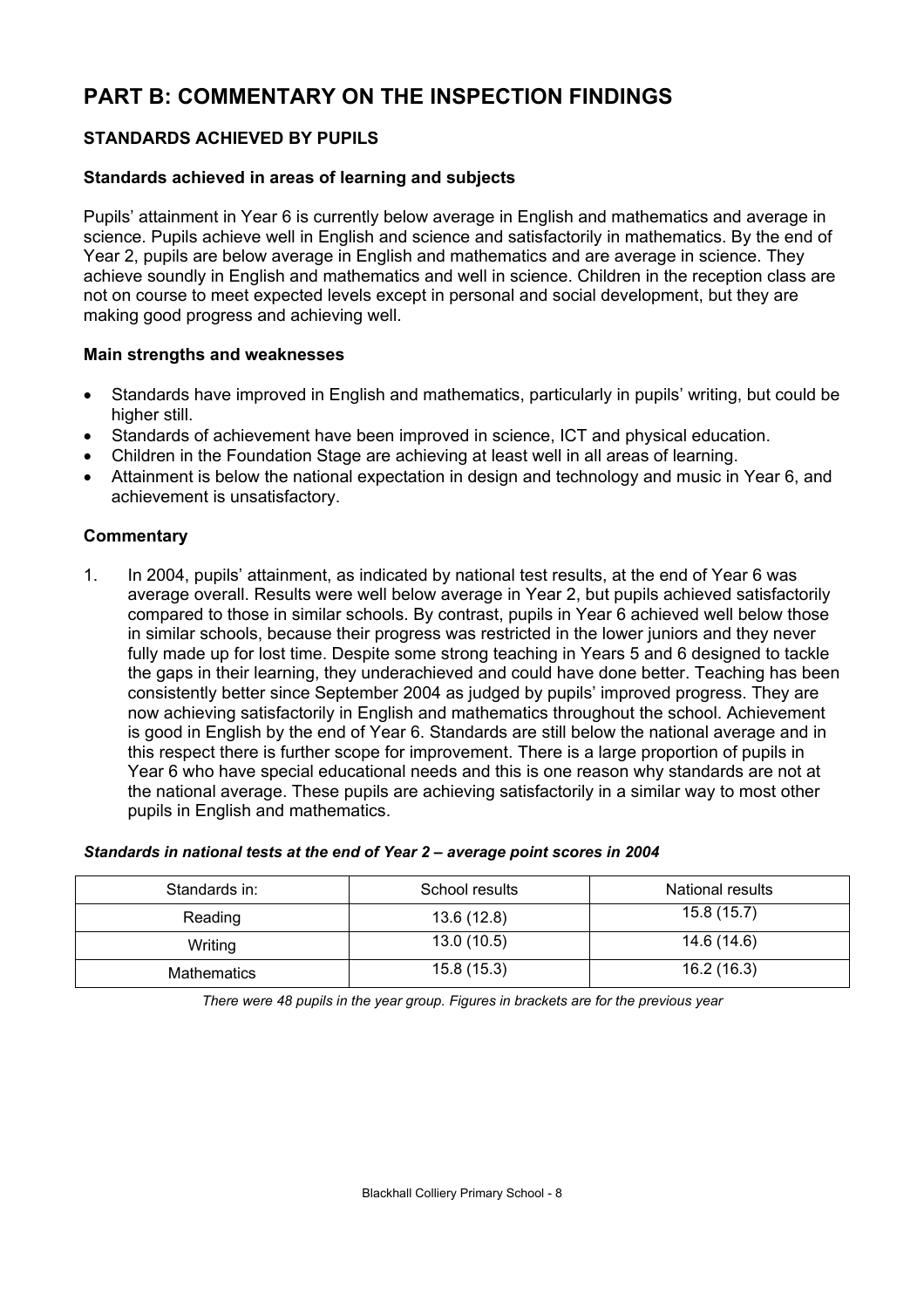| Standards in: | School results | National results |
|---------------|----------------|------------------|
| English       | 27.5(23.3)     | 26.9 (26.8)      |
| Mathematics   | 26.6(25.0)     | 27.0 (26.8)      |
| Science       | 28.0 (27.5)    | 28.6 (28.6)      |

#### *Standards in national tests at the end of Year 6 – average point scores in 2004*

*There were 49 pupils in the year group. Figures in brackets are for the previous year* 

- 2. Attainment in English has been greatly enhanced by improvements in pupils' writing. Many write with confidence, for example using punctuation correctly in relation to their age. Remaining weaknesses, which prevent achievement being better, are associated with a lack of ambition for some higher attaining pupils in Year 1 and some average and higher attaining pupils in Years 1, 3 and 4 not being clear enough about how to achieve higher standards in writing. Pupils speak about the content of their work with confidence, but they are not yet involved in discussing how well they have done and what they could do to improve even further, in relation to any targets set for them. A few teachers, more typically in Year 5 and 6. attempt this kind of dialogue, but it is not common throughout the school.
- 3. Pupils in Year 6 are currently achieving satisfactorily in mathematics. This is because teachers have concentrated on calculation and arithmetic, but broadened the curriculum to include problem solving. This is more effective in Years 5 and 6 where teachers use electronic whiteboards and can therefore make learning more visually adventurous and stimulating. Teaching groups are organised well so that pupils of similar attainment can work together. This system has been strengthened recently to make sure that pupils were grouped more effectively and make progress at a faster rate.
- 4. Children in the Foundation Stage appear to be achieving as well as they did in 1999, but the good achievement, at present, is even more significant than it was then. It is only since September 2004 that the nationally recommended curriculum for nursery and reception aged children has been fully implemented. They now play with a real educational purpose in classrooms and outside areas that are meticulously organised for choice and independence. Despite not reaching the nationally expected levels in any area of learning except personal and social development, children are making at least good progress in everything that they do. Occasionally, the peculiar characteristics of the accommodation restrict what they can achieve, but the school already has plans in place to tackle these issues when the Sure Start nursery is opened on the school site in September 2005.
- 5. Pupils achieve well in science and ICT. These subjects have benefited from improved resources and training for staff. As a result standards are average in science and go beyond them by the end of Year 6 in ICT because pupils have enjoyed more frequent use of computers in the computer room, laptop computers in their classrooms and electronic whiteboards in regular lessons. In science, pupils' skills at investigating and experimentation have been enhanced lately. This has improved standards in all aspects of the subject.
- 6. Attainment is below expected levels in design and technology and music in Year 6 and meets them in Year 2. This represents unsatisfactory achievement for older pupils. The curriculum is not organised in an even or systematic enough way across the year. Pupils' progress goes in fits and starts. They have gaps in their knowledge and understanding; they cannot recall what has been taught in general and progress in music has been limited by a lack of sufficient instruments to allow a satisfactory diet of experimentation and composition.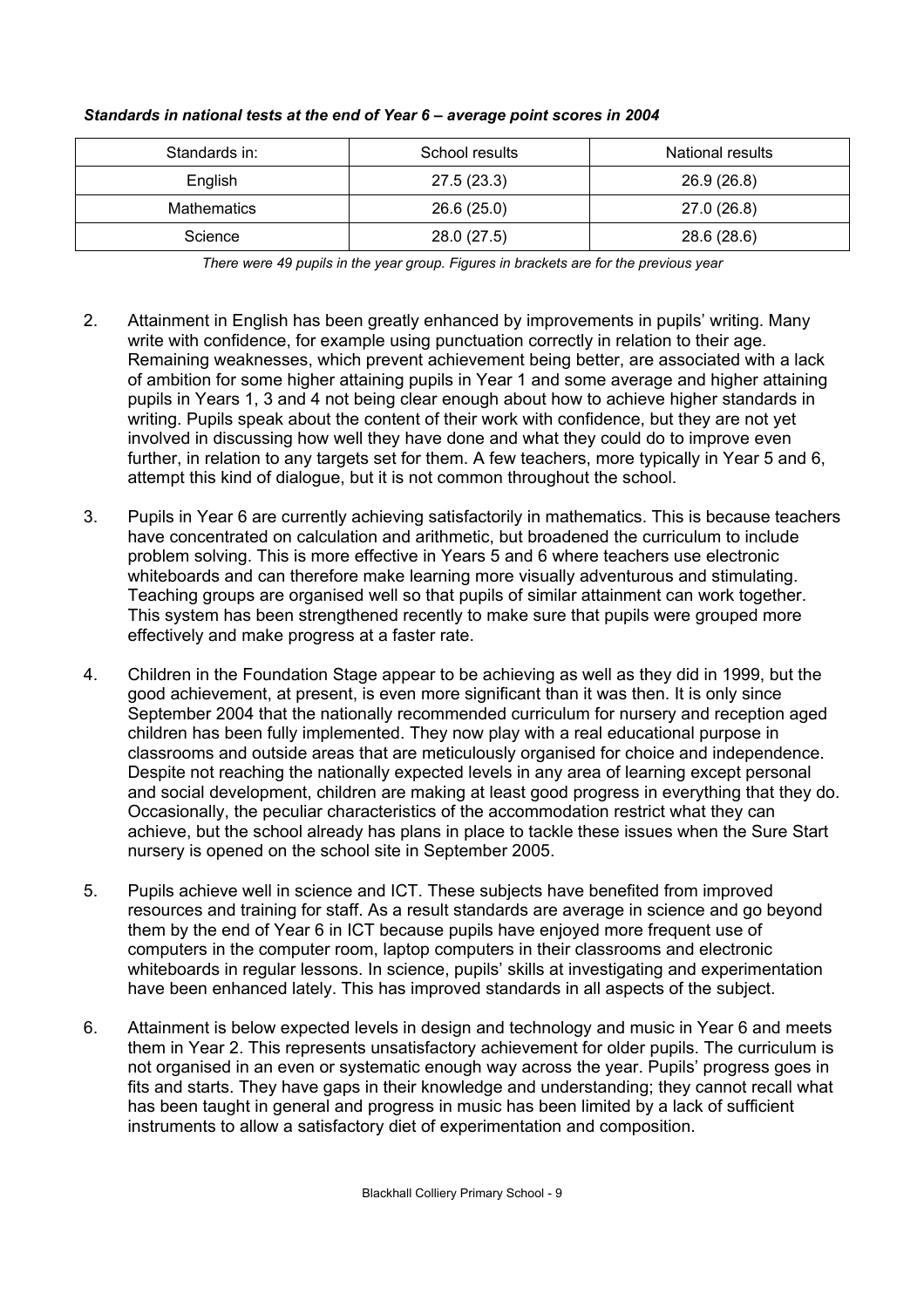7. Attainment meets expected standards in other subjects, but in physical education it is above that normally expected nationally in Year 2 and Year 6. This is because teaching and resources have been so well developed owing to the school's productive links with a Sports Co-ordinators Network. Talented pupils are well provided for in this subject, but they do not achieve well in design and technology and music except at the time of the school's musical production in the summer term. Elsewhere, gifted and talented pupils succeed satisfactorily in general in line with other pupils.

# **Pupils' attitudes, values and other personal qualities (ethos)**

Pupils have very positive attitudes to school and behave very well. Their good personal development is helped by good provision for their spiritual, moral, social and cultural development. . Attendance is satisfactory and punctuality is good.

# **Main strengths and weaknesses**

- Pupils are very interested in their learning and work hard.
- Very good strategies for promoting good behaviour ensure that behaviour is very good and pupils have very good manners.
- Relationships between teachers and pupils are very good.
- Pupils develop into confident, considerate mature young people.
- Cultural development is satisfactory, but pupils have few opportunities to study the diversity of British culture.

- 8. Pupils enjoy coming to school and are rightly very proud of their school. They are keen to be involved in the life of the school; after-school clubs such as dance and gym are well attended. Levels of commitment are high.
- 9. Relationships in the Foundation Stage are warm and supportive. Children feel valued and this elicits a very positive response them. They are every enthusiastic; independence is encouraged and this promotes good learning. Pupils in Year 1 and 2 continue to have very good attitudes to their work. Behaviour is very good and remains so even if, on occasions, the activities are mundane and the pupils are not challenged well enough. Hard work and commitment help older pupils to achieve well.
- 10. Expectations regarding behaviour are high and staff are firm but fair in the implementation of the school's behaviour management procedures. Very good relationships between pupils and staff ensure that pupils respect staff and want to please them by working hard and doing their best. Pupils of all ages respond very well to the large range of rewards for positive attitudes and academic achievement. They are keen to have their name written in the golden book. Pupils are developing self-discipline and responsible behaviour around school and in the playgrounds is very good. Pupils have very good manners and are very welcoming to visitors. Year 2 pupils behaved very sensibly during an outdoor education trip and the organiser commented on their excellent manners.
- 11. Pupils report little bullying or fallings out and racism is rare. There are a small number of boys with limited powers of concentration who find it difficult to stay on task. When they are well supported they make good progress, but occasionally when there is insufficient adult support their behaviour can slow the learning of the rest of the class. Generally, these individuals are well managed by class teachers and they are successfully learning to develop their social skills through specific small group work.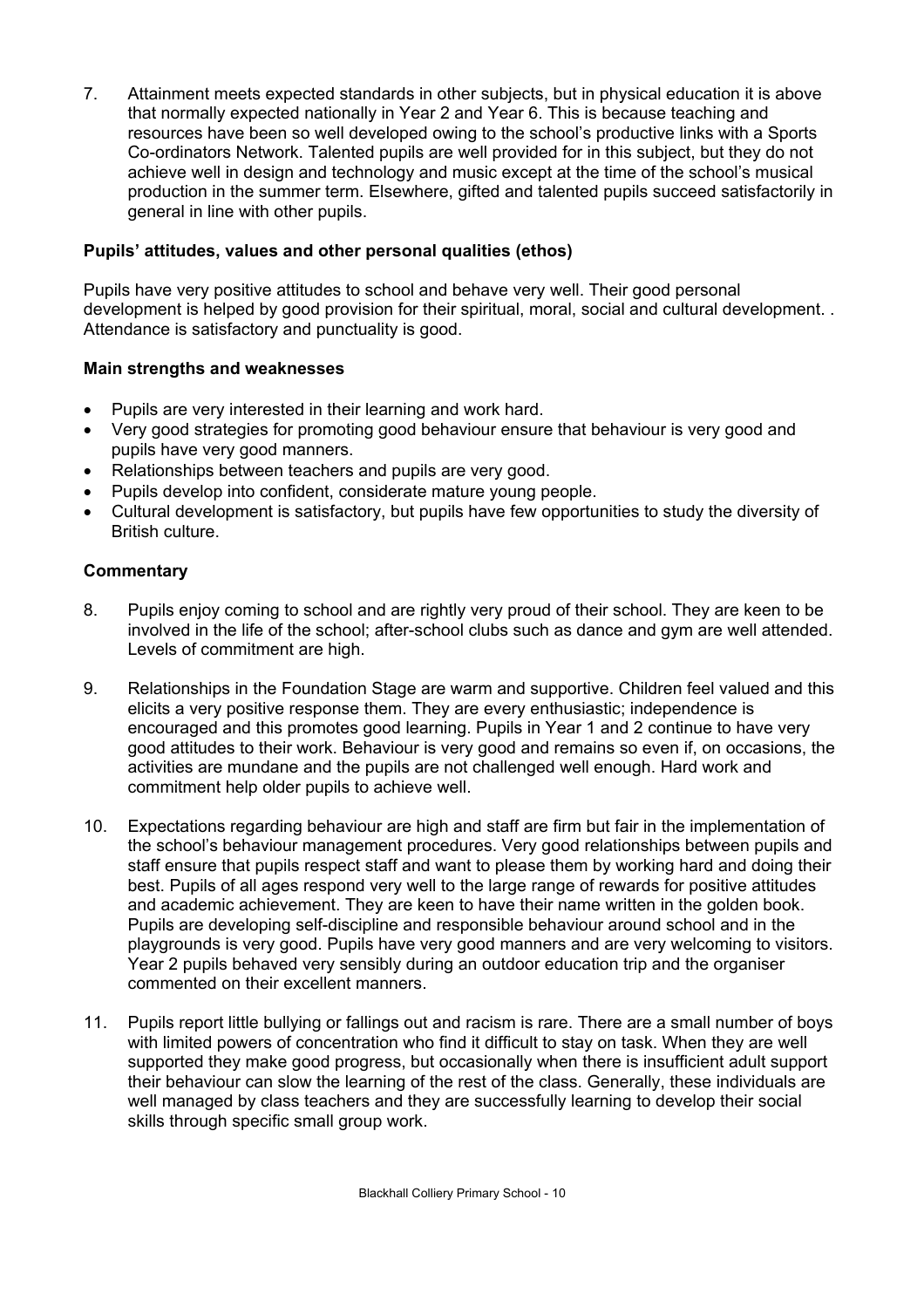- 12. Spiritual development is good. Through religious education lessons pupils are encouraged to understand a variety of religious beliefs. Tolerance and respect are consistently promoted, as are empathy and compassion towards others. Pupils are encouraged to appreciate the beauty of nature, for example through painting local seascapes or carefully measuring the growth of bean plants. Boys in the Foundation Stage were fascinated as they carefully observed snails. However, pupils have insufficient opportunities to appreciate the beauty of music.
- 13. The school provides a daily collective act of worship and hymns and prayers are a regular feature of assemblies. Pupils are respectful at prayer and respond particularly well to reward assemblies. Assemblies contribute well to pupils' social and moral development, but are less effective at promoting spiritual and cultural development as the lack of reflection, insufficient use of music and limited pupil involvement can make some assemblies a little dull.
- 14. Social development is very good. Pupils of all ages are keen to take responsibility and show good initiative. Younger pupils volunteer to help their teachers by carrying out small jobs like tidying reading books, and older pupils become playground 'buddies' where they enjoy providing help and assistance to other children. There are many opportunities for pupils to work together and they are often asked to discuss in pairs, which also develops their speaking and listening skills. There are numerous visits and a residential experience that help pupils to develop their social skills. Pupils develop into confident individuals who relate very well to each other.
- 15. Moral education is very good. The school provides pupils with a clear moral code regarding behaviour and pupils respond very well. They are keen to get rewards for good behaviour. Staff provide very good role models and there are very good relationships between staff and pupils. Pupils thrive in an atmosphere of mutual respect and learn to think through the consequences of their actions. They develop self-confidence and self-respect but still retain a healthy regard for the needs and interests of others.
- 16. There are many opportunities for pupils to understand their own local culture. Interesting visits help children understand the history of the area from the Romans and the establishing of Christianity to the more recent mining tradition. Racial tolerance is well promoted in discussion and in a few lessons such as religious education and art there is reference to other cultures. However, pupils have fewer opportunities than usually seen to experience the rich diversity of cultures in modern Britain.

# *Attendance*

17. Attendance rates have improved slowly and are very similar to the national average. Most parents ensure that their children attend school regularly and quickly contact the school if their children are absent. The school is good at monitoring attendance and is aware of a very small number of pupils whose erratic attendance is having an adverse effect on their learning. Punctuality is good; most pupils arrive on time and ready to learn.

### *Attendance in the latest complete reporting year (%) 2003/4*

| Authorised absence |     | Unauthorised absence |     |
|--------------------|-----|----------------------|-----|
| School data        | 5.5 | School data          |     |
| National data      | 9.4 | National data        | 0.4 |

*The table gives the percentage of half days (sessions) missed through absence for the latest complete reporting year.*

There were no exclusions from school in the last reporting year.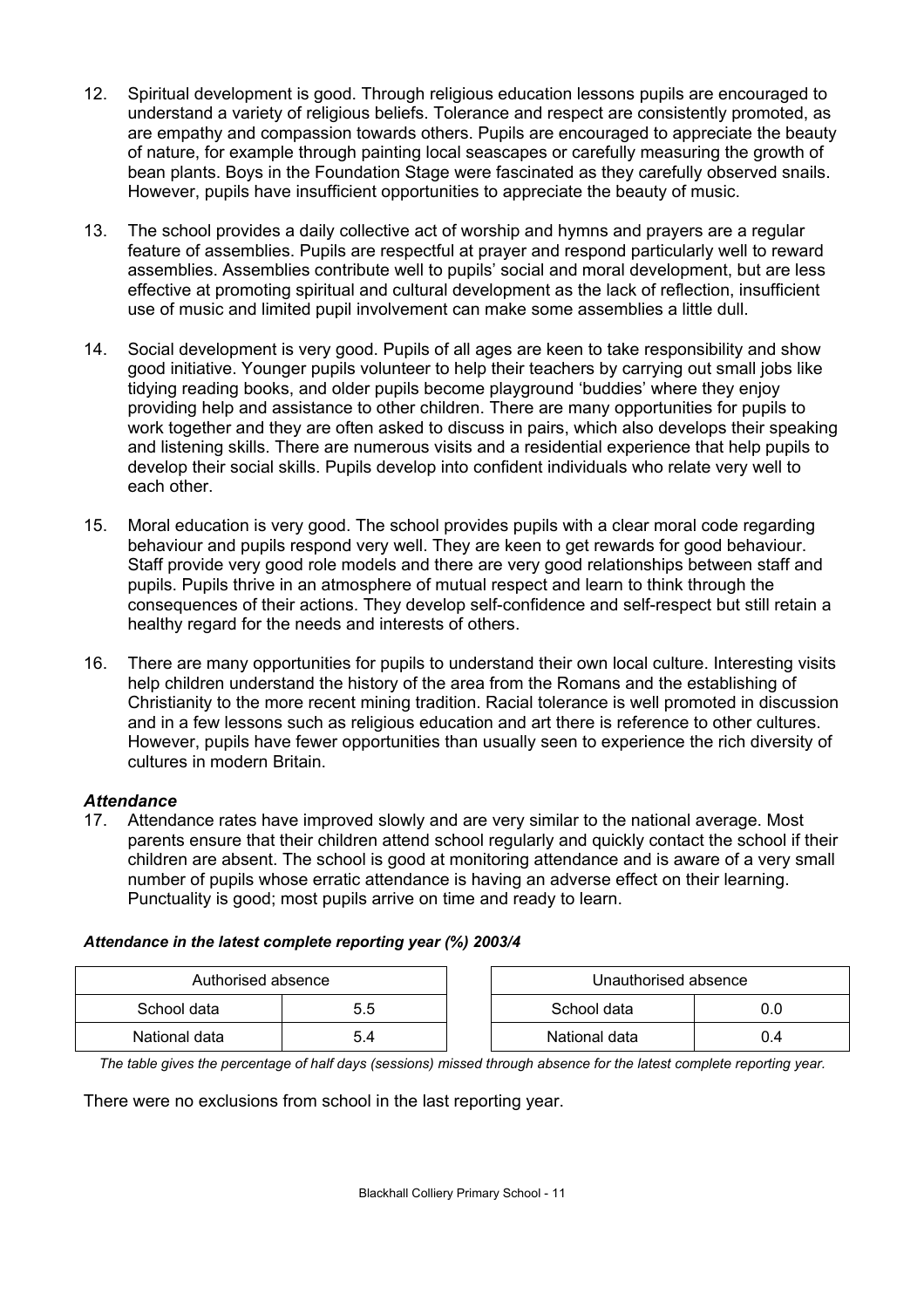# **QUALITY OF EDUCATION PROVIDED BY THE SCHOOL**

The school provides a sound quality of education that includes satisfactory teaching and learning. The assessment of pupils' work is adequate overall, but unsatisfactory in one aspect. There is a sound curriculum which is enhanced well by activities beyond the classroom. Pupils receive good care, support and guidance and the school has a good partnership with parents and other schools. The school's links with the local community are very good. The school acts well in seeking pupils' views and acting on them to improve the school.

## **Teaching and learning**

Teaching and learning are sound overall. The assessment of pupils' work is satisfactory.

### **Main strengths and weaknesses**

- Good teaching ensures that pupils are achieving well in ICT, and English by the end of Year 6.
- The few examples of unsatisfactory teaching occur in lessons that expect too little of pupils.
- Good teaching in the Foundation Stage enables children to make consistently good progress.
- The assessment of pupils' work is sound, but pupils are not yet involved enough in the process.

## **Commentary**

18. The quality of teaching has improved well since the last inspection and has rallied very well from a period, recently, when pupils' progress was slipping and children in the Foundation Stage got off to a slow start. The proportion of very good teaching has virtually doubled since 1999. This is the result of the injection of vision and expertise provided by the headteacher and deputy headteacher, the good use made of advice from the local education authority and the realisation, from all staff, that pupils can reach higher standards. There is some unsatisfactory teaching. This is caused primarily by low expectations and a lack of challenge. These lessons are not symptomatic of a wider failing in teaching and the school has a firm grip on the issues that cause the problem. For example, there are some aspects of teaching in Year 1 that are not allowing pupils to make progress at a fast enough pace. This is already being tackled well by the deputy headteacher who is making sure that planning for lessons contains sufficient rigour.

### *Summary of teaching observed during the inspection in 44 lessons*

| Excellent | Very good | Good     | Satisfactory | Unsatisfacto | Poor | Very poor |
|-----------|-----------|----------|--------------|--------------|------|-----------|
|           | 14 (32%)  | 16 (36%) | 11 (25%)     | 3(7%)        |      |           |

*The table gives the number of lessons observed in each of the seven categories used to make judgements about lessons; figures in brackets show percentages where 30 or more lessons are seen.* 

- 19. There have been many developments in teaching since the last inspection and new teams of staff have been inducted well in methods designed to raise standards. Pupils with special educational needs are taught satisfactorily overall. Their learning is invariably good when they are taught in small groups by trained teaching assistants.
- 20. Parents and pupils are positive about the way in which teaching has improved since 1999. Successful teaching has several common themes running through it, but the central feature is the way in which lessons involve pupils in purposeful activity that is designed to hasten progress at a fast pace. This kind of teaching is often present in the Foundation Stage where teaching is good overall with very good teaching in the reception class. Here, in particular,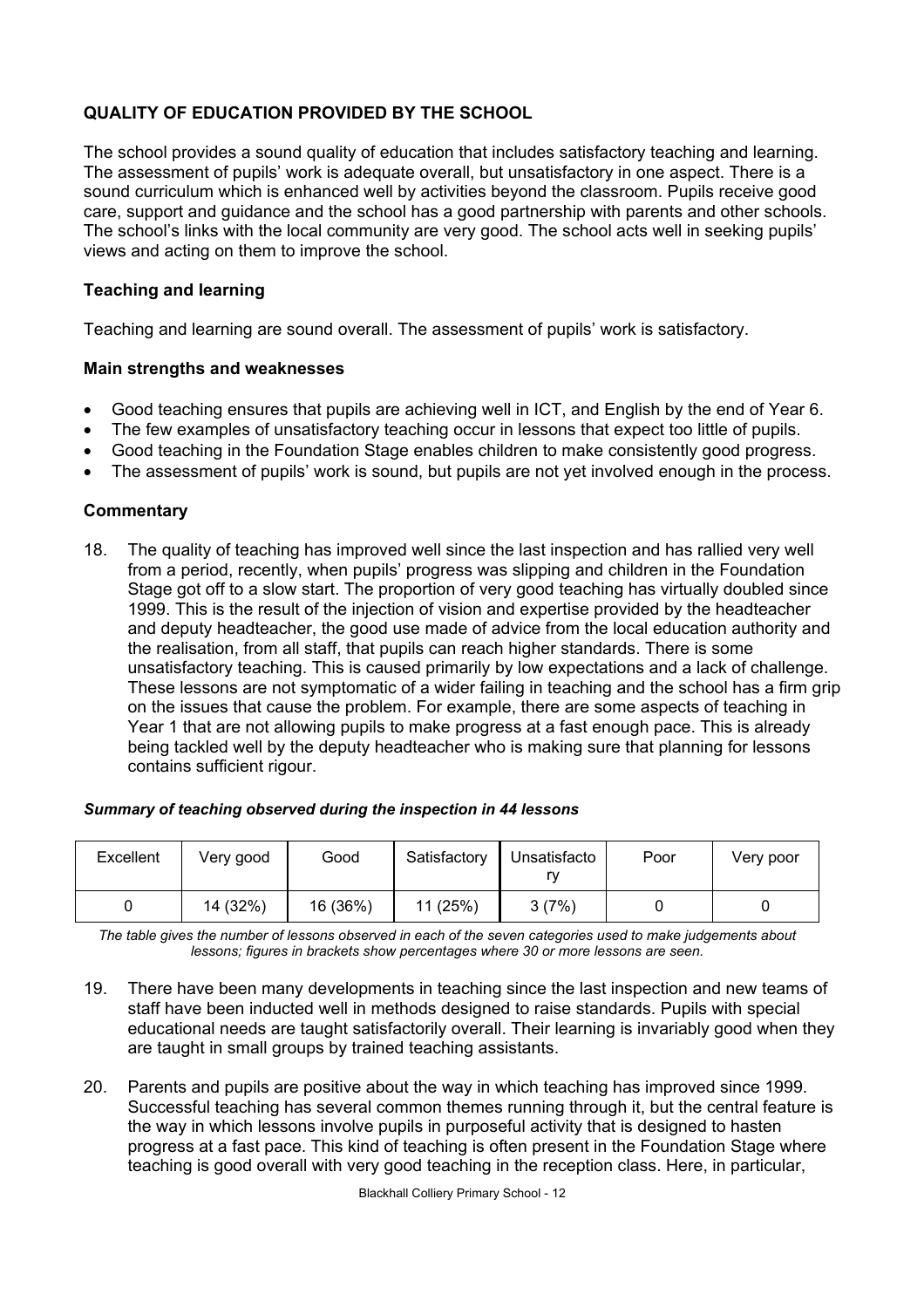exciting and irresistible activities engage children. The keynote of teaching in the Foundation Stage is the seamless knit between activities taught in a direct way and play activities that are chosen by children and supervised closely by staff so that they can interject at just the right moment to develop an aspect of learning. Children's progress is checked well through regular assessments and carefully kept records. This helps staff to spot, at an early stage, when children need extra help. For example, some children find difficulty in mixing with others and communicating their thoughts and feelings. As a result, special groups have been established to provide quality opportunities for these children to catch up in these aspects.

- 21. In English learning is accelerated in lessons, which ensure that practice in speaking, listening, reading and writing all play a concerted role in helping pupils to meet their objectives. This is often accompanied by the well-planned use of electronic whiteboards, particularly in Years 5 and 6. The subject expertise of teachers plays a strong part in the process, for example in science, mathematics and ICT. In science and mathematics, teaching has become more versatile in getting pupils to think things through for themselves and solve practical problems. In ICT teaching makes good use of the computers in the ICT room and the laptops that can be set up in classrooms. Pupils are right to be pleased with their achievements in ICT. The improvement in their learning has been good since the last inspection. The curriculum is taught well and the computer room is used effectively. Better teaching has now raised standards to an average level in Year 2 and beyond expectations in Year 6. The older pupils have the added advantage of being able to use electronic whiteboards in their classrooms, which boost learning effectively.
- 22. Furthermore, successful lessons contain elements of very good conversation between teachers and pupils, for example in religious education or personal, social, health and citizenship education (PSHCE). In a Year 1 lesson in which pupils were thinking about the need for rules in school and society, for example, learning was very good because discussion was expertly managed and pupils responded so well in a self-disciplined way.
- 23. Learning is managed well in many classrooms. They are often displayed with visual prompts designed to stimulate thought and action. The display of pupils' work in many classes generates a great deal of pride in learners and provides good pointers for teaching. Some classes have less pupils' work on display and this limits the general ethos for learning. Pupils in Years 3, 4, 5 and 6 are taught for English and mathematics in groups according to their previous attainment. This system is working well, not least for higher attaining pupils, who are achieving at least satisfactorily and well in Years 5 and 6.
- 24. Good aspects of leadership and management have ensured that all classrooms and lessons have this atmosphere of purposeful teaching and learning. This rubs off on pupils and their attitudes and dedication to learning are very good. This is even true in the few unsatisfactory lessons.
- 25. Learning is satisfactory and pupils are achieving soundly, partly as a result of the good assessment methods that have been introduced, particularly in the Foundation Stage, English and mathematics. Teachers know where pupils are up to in their learning and what they need to do next. Moreover, the planning of lessons is influenced positively by the information that teachers gather about pupils' learning. The involvement of pupils in talking about their learning – how good it is or how it needs to be improved – is, by comparison, the weakest aspect of the school's methods of assessment. Work is well marked in English with teaching providing useful targets for improvement, but this is not the case in other subjects. Teachers provide useful comments and some ideas about what needs to be improved. The good work in English is not yet part of a consistent strategy, across the school, to inform pupils of their next steps and to involve them fully in the process of improvement.
- Blackhall Colliery Primary School 13 26. The rapid improvements in pupils' learning in English and mathematics have absorbed a great deal of the school's energy. Much has been achieved in a short time. The school, rightly,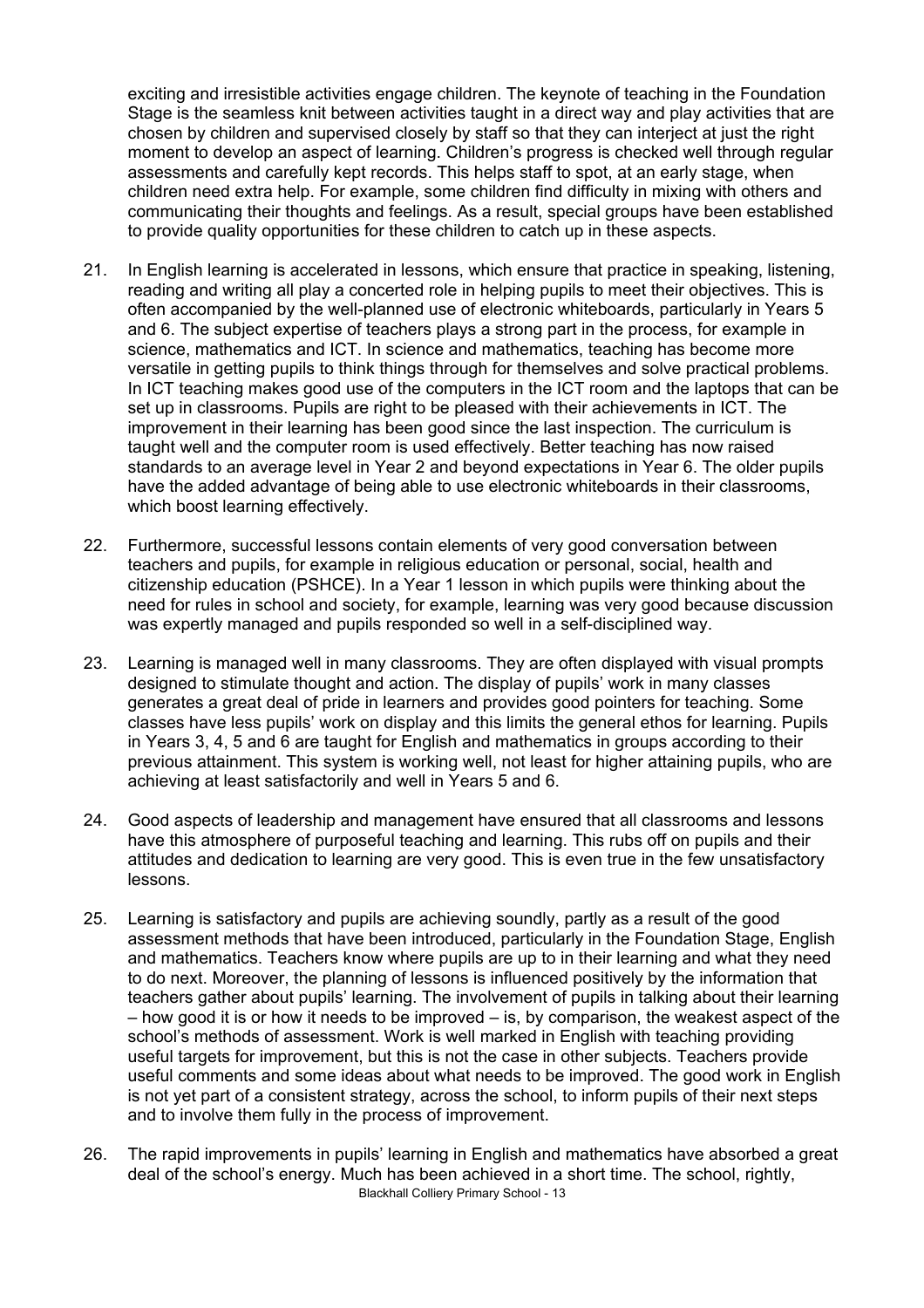acknowledges that some aspects of pupils' learning remain undeveloped such as in music and design and technology.

# **The curriculum**

The school provides a satisfactory curriculum, with good opportunities for enrichment. The accommodation is good and the provision of resources is satisfactory.

## **Main strengths and weaknesses**

- The nursery and reception class have a very good curriculum.
- Teachers plan good links between National Curriculum subjects and visits in order to make learning interesting and relevant.
- The grouping of pupils in literacy and numeracy provides a good curriculum.
- Not all subjects are covered in sufficient depth or regularity to ensure progression in knowledge, skills and understanding.
- Noisy heaters adversely affect learning in many classrooms and the halls.

- 27. The curriculum is satisfactory from Years 1 to 6 and it is very good in the nursery and reception classes. The Foundation Stage curriculum is very well planned to enable children to experience a wide range of interesting, relevant and imaginative activities. Activities are closely matched to children's needs. Staff make very good use of both indoor and outdoor areas, catering for children's different styles of learning.
- 28. The school makes good use of documentation provided by the local education authority as guidance for each year group, in Years 1 to 6, on what should be taught in each subject and this includes an approximate time allocation to ensure balance. This structure is intended to ensure that the pupils are provided with a broad range of activities that satisfactorily develop their skills, knowledge and understanding in all aspects of the National Curriculum and meet the locally agreed syllabus for religious education. However, the actual taught curriculum does not consistently follow this outline in some year groups and there is an uneven balance between subjects with, for example, insufficient coverage in music and design and technology in some classes. This is most apparent in Year 6 when a concentration on National Curriculum tests at the beginning of the year results in other subjects, such as music, being bunched up at the end of the summer term. Skills are therefore not taught in a step-by-step fashion throughout the year and this means that pupils' progress is hampered and unsatisfactory in design and technology, for example.
- 29. The school has developed a satisfactory programme for personal, social and health education that reflects the needs of its pupils, including appropriate coverage of sex education and information about drugs and alcohol abuse. Pupils have equality of access and opportunity and receive appropriate help and support in preparation for secondary school.
- 30. There is satisfactory curriculum provision for pupils who have special educational needs and those for whom English is an additional language. Teaching staff have drawn up good quality individual education plans for pupils who have special educational needs, which include appropriate targets to be addressed in lessons.
- 31. Teachers skilfully include links between subjects when planning lessons, in order to make learning interesting, relevant and enjoyable. For example, Year 6 pupils read a play script about Edward Jenner's discovery of the smallpox vaccine, linking reading, role-play and history into their scientific learning. They found this exercise interesting and, as they were actively involved in the lesson, remembered more about the topic afterwards.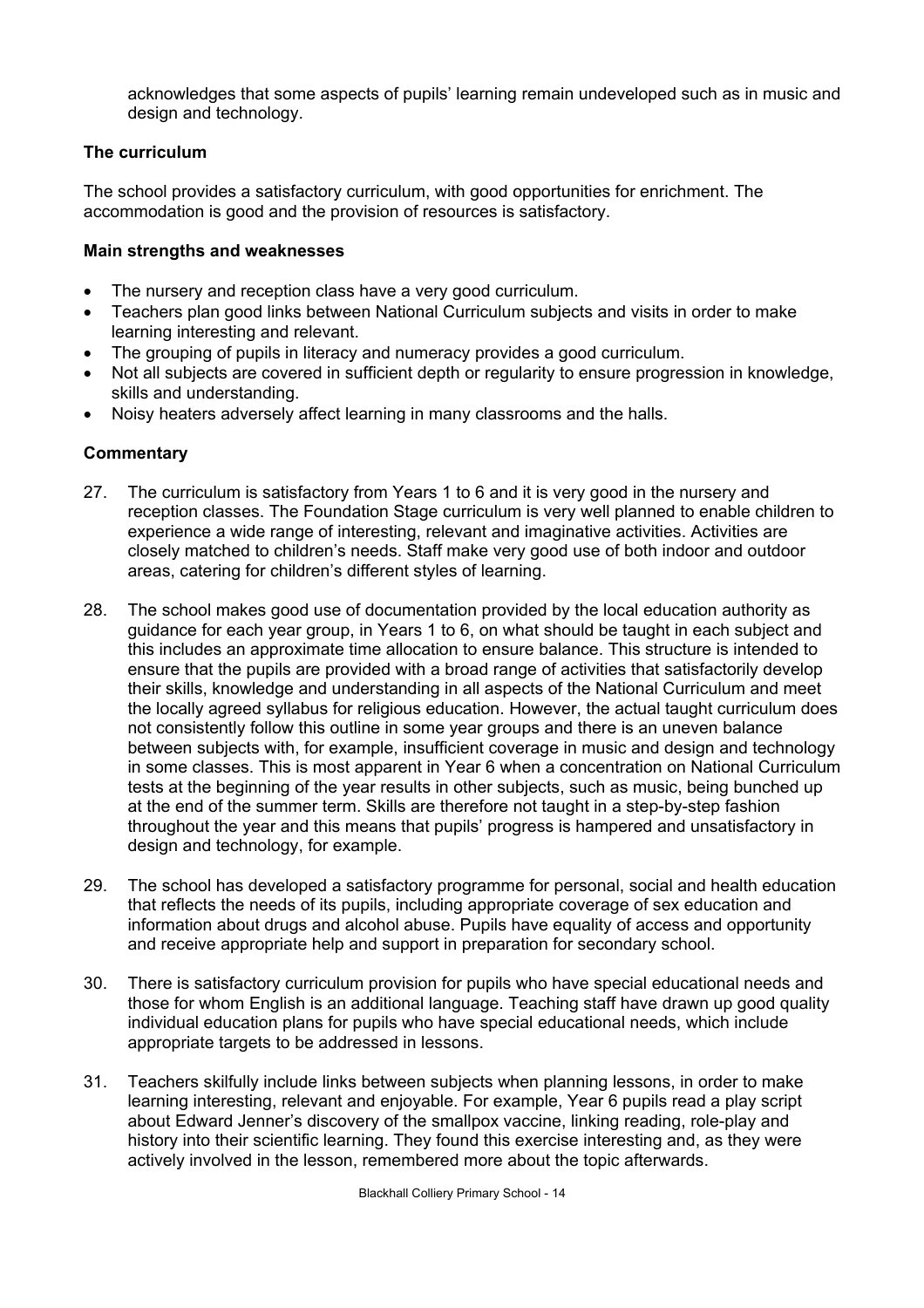- 32. Teachers provide appropriate work for pupils of different year groups who are working within the same class. In literacy and numeracy, the good use of grouping pupils by attainment allows teachers to provide suitable support and challenge for pupils' different needs. Good use is made of the high quality support assistants in these lessons to enhance provision. Although the team of support staff are knowledgeable and dedicated to the pupils in their care, there are not currently enough support assistants to ensure sufficient support in the core subjects for all pupils who need this and this affects their overall achievement.
- 33. The curriculum is enhanced by the good use of visits to interesting locations and visitors to the school, which provide valuable experiences for the pupils and develop their learning from class lessons. The school provides a good range of sport and dance activities outside the school day and pupils enjoy greatly the annual production of a musical play at the end of the summer term.
- 34. Accommodation is good. The school's large and rambling building is in various stages of repair and decoration. However, it is kept clean and well cared for by the hard-working caretaker and team of cleaners. The school's strategic plan includes a rolling programme of appropriate improvements, including window replacement, roofing, internal decoration, ICT developments and extensive improvements to the Foundation Stage section of the building to incorporate the planned Sure Start provision. Noisy heaters adversely affect learning in many classrooms, where it can be very difficult for pupils to hear answers or presentations by other pupils; in the school halls, the noise from the heaters is so intrusive that it affects the atmosphere of reverence which teachers try to introduce during acts of worship.
- 35. The staff have made very good use of all available space and very attractive displays make the building welcoming and encourage good learning. The school's extensive grounds are well tended and show great potential for further development. Learning resources are good in English, ICT, religious education and physical education, but are unsatisfactory in music. This affects pupils' progress in music.

### **Care, guidance and support**

Pupils receive a good level of care. The school guides and supports them well. It is very good at listening to and acting appropriately on pupils' views.

# **Main strengths and weaknesses**

- Pupils are looked after well in a caring environment.
- Pupils' views are considered very important.
- Academic work is checked soundly, but pupils are not always helped to assess their own work.

- 36. The school provides a caring setting in which pupils can learn. A significant effort has been made to provide an attractive and safe learning environment. The provision of new toilets is appreciated by pupils and reflects the school's commitment to high levels of care. Proper regard is paid to health and safety and the school has a good level of expertise in matters of child protection.
- 37. Pupils receive high levels of personal support and a close eye is kept on them, particularly the vulnerable ones. Good induction procedures in nursery and reception classes ensure that children settle in quickly. Relationships are very good. Pupils who need to improve their social skills are taught very well in small groups. Academic progress is tracked soundly and the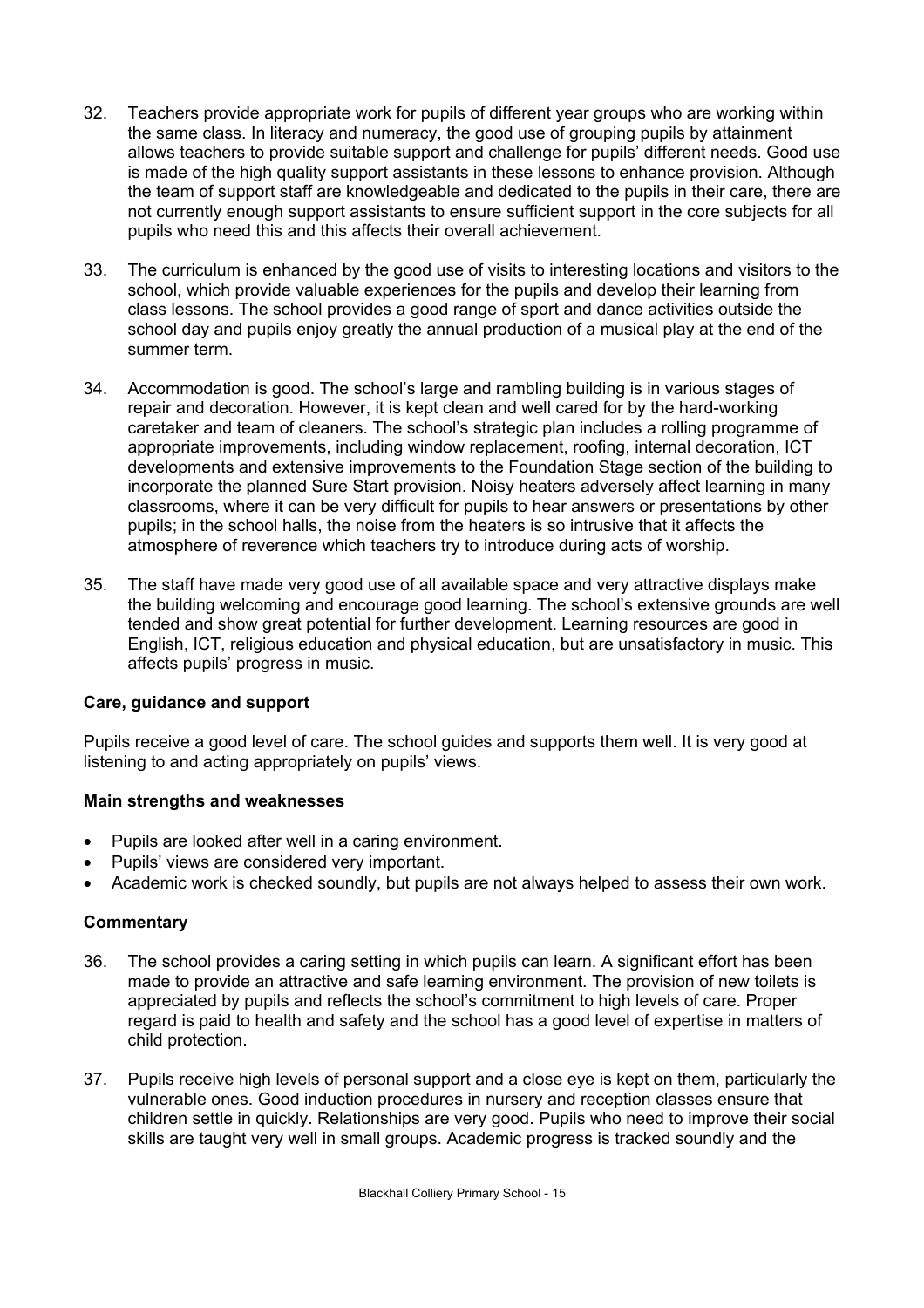school employs a range of useful methods to support pupils at risk of underachieving, but pupils are not fully involved in considering how they might improve their work.

38. Very well designed questionnaires about school life are completed by pupils regularly and this gives senior staff a very good feel for what pupils like and what they would like to change. In addition, pupils are pleased that the headteacher often chats to them about what they would like to see improved. As a result changes have been made to the organisation of playtimes and the provision of play equipment. Pupils know that their views matter and this contributes to the development of high self-esteem.

## **Partnership with parents, other schools and the community**

The school enjoys good links with parents and other schools and colleges and very good links with the community.

### **Main strengths and weaknesses**

- Extensive local visits greatly enrich pupils' learning.
- Involvement in the local Excellence Cluster is enhancing links with other schools.
- Parents are encouraged to be actively involved in their children's learning, but annual written reports for pupils in Years 3 to 6 do not reflect accurately enough pupils' individual strengths and weaknesses.

- 39. Relationships with parents have improved and a concerted effort is being made to enhance parental involvement especially in the Foundation Stage where significant improvements have been achieved. Parents feel very comfortable about approaching the school and value the efforts that are made to support their children. They generally encourage their children to do well and a good number of parents help on trips and visits and provide useful extra support in the classroom. An active parents' group has been established who are involved in fund raising and organising social activities for the pupils. Regular questionnaires to seek parents' views and the appointment of a parental involvement co-ordinator reflect the school's commitment to fully involving parents in their children's learning. For example, plans for the learning of pupils who have special educational needs are informative and parents are involved well in how their children are progressing.
- 40. The information parents receive is satisfactory. Good quality regular newsletters help parents form a clear picture of the busy life of the school. Parents have some reservations about the information they receive concerning their child's progress. In addition to two parents' evenings, one at the beginning and one at the end of the year, parents are generally informed if problems occur especially concerning their child's behaviour. Annual written reports for younger pupils are of good quality and clearly inform parents about what their child knows, understands and can do. Last summer's reports for Year 1 children contain particularly good quality summaries of pupils' academic achievements and personal development. Reports for pupils in Years 3 to 6 are computer generated; they are often impersonal, being very similar for different children. The summary of personal development better reflects a pupil's individuality. It was stated in the previous report that parents were concerned about the quality of reports and they have not improved sufficiently in Years 3 to 6.
- 41. Links with the local community are very good. There is a strong partnership with a local health forum and a lunch club has been established where pupils and older local residents dine together. This has resulted in pupils being involved in further local initiatives to promote healthy living such as the fruit given away at the harvest festival. The local community is now better represented on the governing body. The school makes very good use of local resources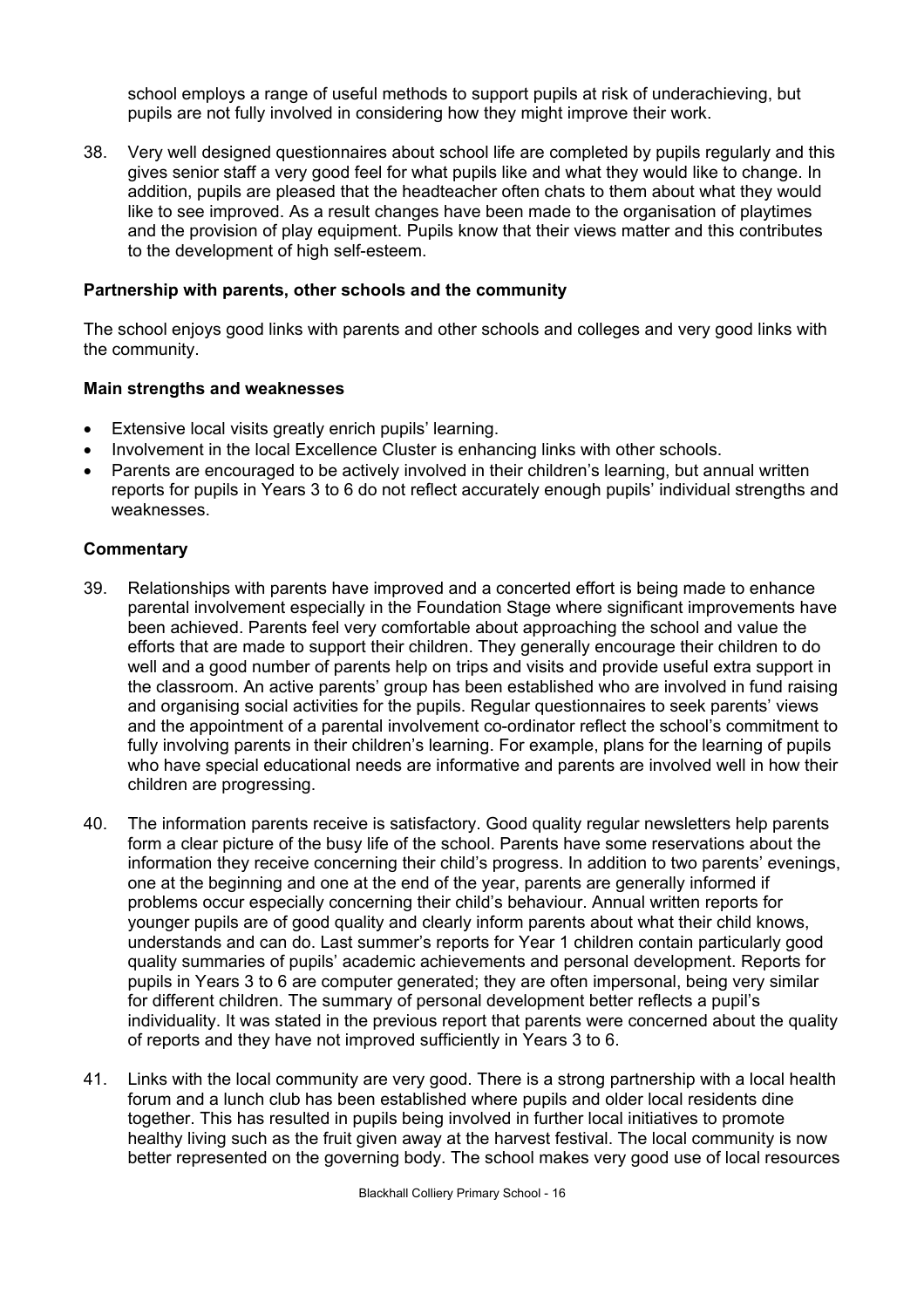and there are many exciting visits that make history, geography and art lessons more interesting and relevant.

42. The recent very active involvement in Peterlee Excellence Cluster has enhanced links with other local schools, and links with other schools and colleges are now good. The school is open, outward looking and keen to learn from others. Communication with the main receiving secondary school and other local primary schools has been enhanced. Pupils particularly enjoy being taught German and French by teachers from the local secondary school. The school has very good sporting links and takes advantage of activities available in the local sporting community; for example, Year 2 children have just taken part in an exciting day of outdoor activities arranged by local sports co-ordinators.

## **LEADERSHIP AND MANAGEMENT**

Leadership and management are satisfactory. The leadership of the headteacher, supported very well by the deputy headteacher, is very good. Management is sound overall. Some subject leaders manage and lead well, but others lack the opportunity. The governance of the school is good.

### **Main strengths and weaknesses**

- Senior leadership is beginning to have a very positive effect throughout the school.
- Governance has a more influential understanding of the school's strengths and weaknesses than was the case in 1999.
- The teaching in some subjects has not been checked fully as part of a comprehensive system of review.
- Restrictions in the school's budget limit the way that resources can be managed.

- 43. The school has experienced some challenging circumstances since its last inspection and, by virtue of the very clear sighted leadership provided by the headteacher, is recovering strongly. School development was knocked off course, over a three-year period, partly by high levels of staff absence and illness. The effect of this was compounded by the falling birth rate, locally, and by the consequent process of redundancy for teachers, which has sapped morale. Furthermore, the head and deputy headteacher are new in post and the school now has a newly promoted senior management team, whose purpose is to play a dominant role in raising standards.
- 44. Parents are proud that, during the school's troubled period, a very positive ethos has been maintained. For example, pupils' good behaviour has remained a strong feature of the school, despite a significant minority that find it hard to control their emotions. The efforts to achieve harmony absorbed the school's energies and, as a result, standards remained too low for several years. The new headteacher made it a priority to improve standards and there has been good progress in this respect.
- 45. The process of raising standards has been tackled successfully on several fronts. The Foundation Stage comprising the nursery and reception classes has been radically upgraded, through very good leadership and management, to make sure that children get the best start possible. High quality educational play is firmly incorporated into learning and the school now keeps a very close track on children to make sure that they are making at least good progress throughout the two years. This kind of enhanced provision has only been in place since September 2004, but it is already having a significant effect on children's education and the aspirations of staff, further up the school, who can see how much more progress children can make when they enter Years 1 and 2. The school has also concentrated on remedying weaknesses in the curriculum. Provision for literacy, in particular writing, has been developed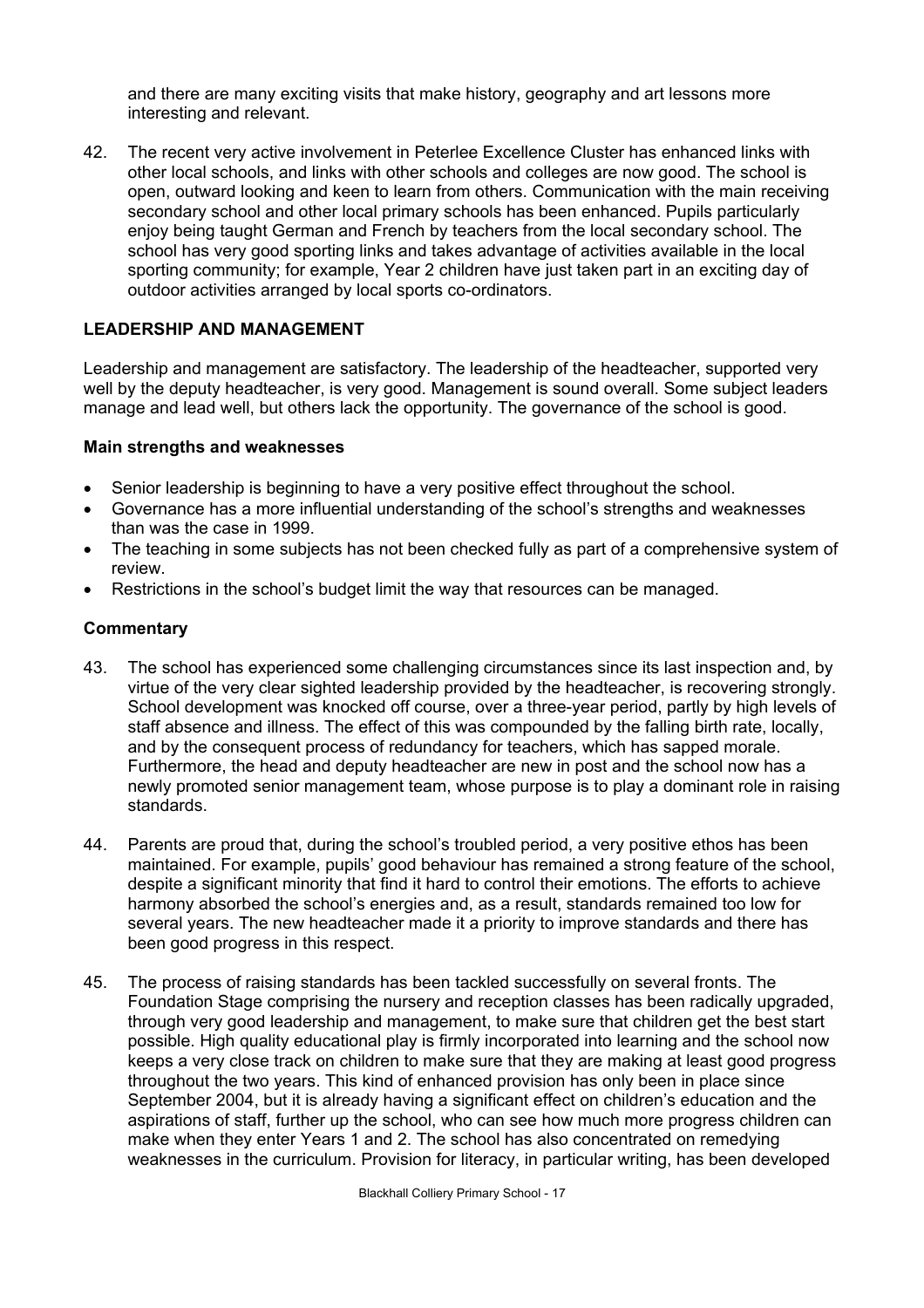very well. Good use has been made of advice from the local educational authority in improving the way pupils' work is marked, the expectations of what they can achieve and the way in which they are involved in targets for further improvement. These innovations are good models for other subjects, but there has not been time to use them.

- 46. The provision for pupils who have special educational needs is good in the Foundation Stage, but satisfactory overall. On the occasions when pupils are withdrawn for special help they often make very good progress. The teaching assistants are very capable and well trained. Pupils greatly enjoy the extra help that they receive and make speedy progress in academic and social ways. The school has doubled the number of its assistants in the last two years so that now there is an average amount of support for teachers and pupils. However, budget restrictions have meant that the pool of staff to help in regular lessons cannot, currently, be enlarged in line with the above average proportion of pupils who need it. Nevertheless, the management for these pupils on a day-to-day basis, within the current capacity, is good.
- 47. Subject leaders manage and lead with enthusiasm and sometimes have a good grasp of their subject. However, beyond English, mathematics, science and ICT subject leaders have not had many opportunities to check on teaching, learning and pupils' achievements. This means that they are not well placed to judge overall provision or decide how best to improve their subject. The school recognises that this is an area for improvement, but has wisely concentrated on the core subjects, the Foundation Stage and ICT in the first instance.
- 48. Governors are closely involved in all developments and take an active interest in pupils' progress. Their work has been strengthened well since the time of the last inspection. They speak with authority and insight about the school's achievements. Statutory duties are implemented in full, including the provision of a racial equality policy. There is an appropriate policy for sex and relationships education and for drugs' awareness. Governors have an outward-looking approach that compares the school with others in a similar position.

| Income and expenditure $(E)$ |            | Balances (£)                                      |  |
|------------------------------|------------|---------------------------------------------------|--|
| Total income                 | 859,831.47 | Balance from previous year<br>2935                |  |
| Total expenditure            | 865,061.65 | Balance carried forward to the next<br>$-5230.18$ |  |
| Expenditure per pupil        | 2450       |                                                   |  |

### *Financial information for the year April 2003 to March 2004*

49. Finances are managed well. The negative balance is due to temporary issues related to staff illness and absence and this affects the amount of resources available in some subjects, such as music. Spending on pupils is about average and value for money is sound because pupils achieve satisfactorily.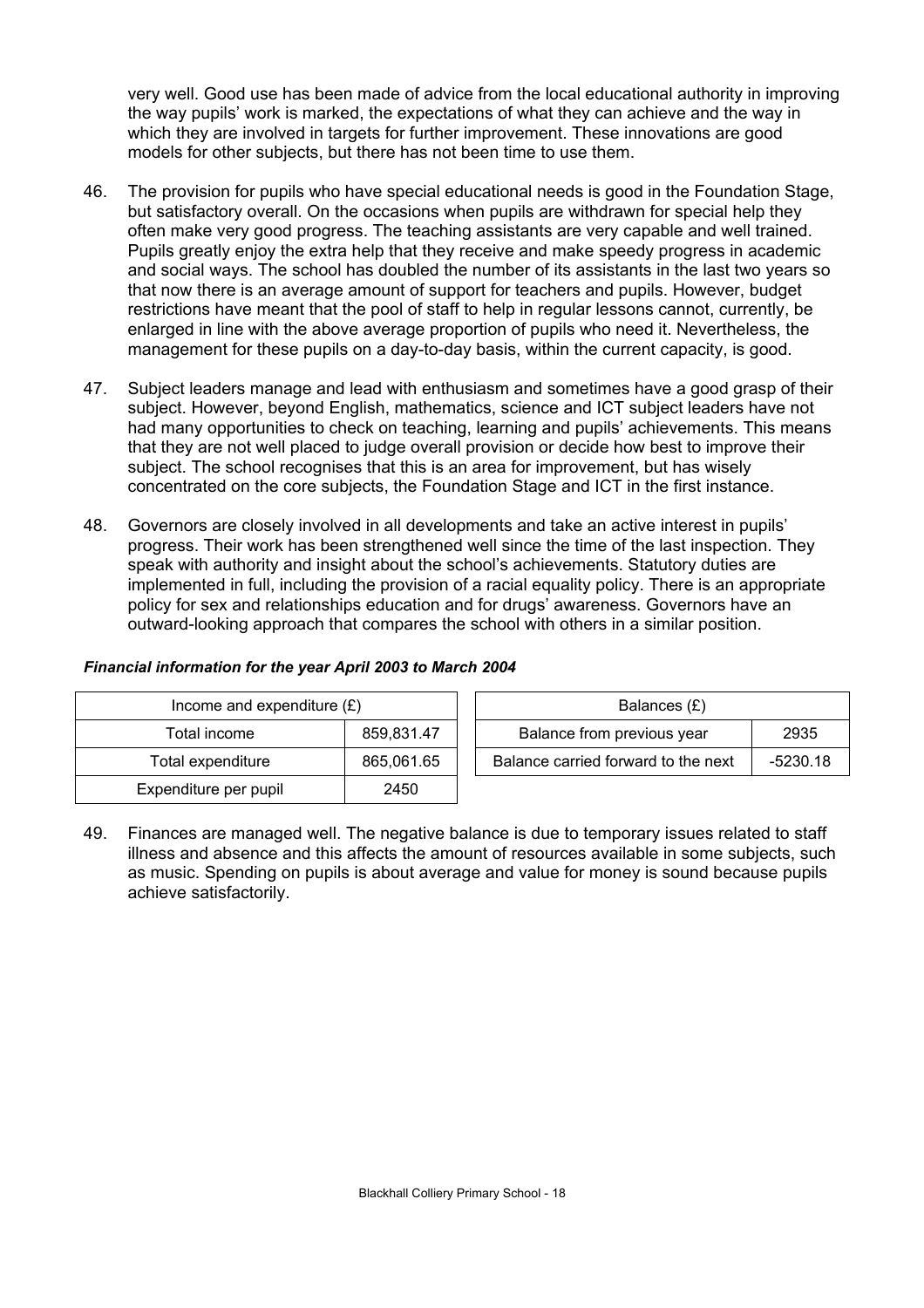# **PART C: THE QUALITY OF EDUCATION IN AREAS OF LEARNING AND SUBJECTS**

# **AREAS OF LEARNING IN THE FOUNDATION STAGE**

Provision for children in the Foundation Stage is good overall and has improved well since 1999. Children start nursery on a part-time basis when they are three years old and move into the reception classes for full-time education the following year. Only a few children have attended other settings such as playgroups, and many come into nursery with no experience outside home. Children generally start nursery with attainment well below that expected of children of this age. They make good progress and achieve well in all areas of learning, with very good progress in personal, social and emotional development in which most children will reach the nationally expected levels for their age by the end of their year in reception. The good, and often very good, teaching is conducted by two experienced teachers and their well-trained assistants.

# **PERSONAL, SOCIAL AND EMOTIONAL DEVELOPMENT**

Provision in personal, social and emotional development is **very good**.

## **Main strengths and weaknesses**

- Children become confident, enthusiastic and well-motivated.
- Staff provide very good role models, helping children to form positive relationships.
- Children quickly become independent learners.
- Staff have high expectations of behaviour.

## **Commentary**

- 50. As a result of the very good teaching and learning in this area, children achieve very well and most are on course to reach the expected goals by the time they leave reception. They are confident and eager to learn. They listen carefully to instructions about planned activities. Most children find their own resources, such as wellingtons for going outside, and settle quickly to a chosen activity, persevering with it for good lengths of time before choosing something else. Relationships are very good, and children readily turn to adults for help or advice or to tell them something interesting. For example, children brought in items from a visit to the seaside to show on Monday morning. There are high expectations of behaviour and of the expected standards of courtesy and respect. As a result children behave very well. They feel comfortable and ready to learn and as a result achieve very well.
- 51. Teaching is very well focused on developing children's independence through well-planned activities and interesting and exciting experiences. The classrooms are well organised so children can find and choose activities for themselves. All adults are quick to spot when children need help to further their learning, for example, fetching a picnic basket when children said they were cooking outside. Teaching in the reception class engages children very well and creates a great sense of excitement and enthusiasm about the activities.

# **COMMUNICATION, LANGUAGE AND LITERACY**

Provision in communication, language and literacy is **good**.

### **Main strengths and weaknesses**

- Speaking and listening skills are given high priority in all activities.
- Teaching provides a very good quality environment with lots of letters and words for children to recognise and learn from.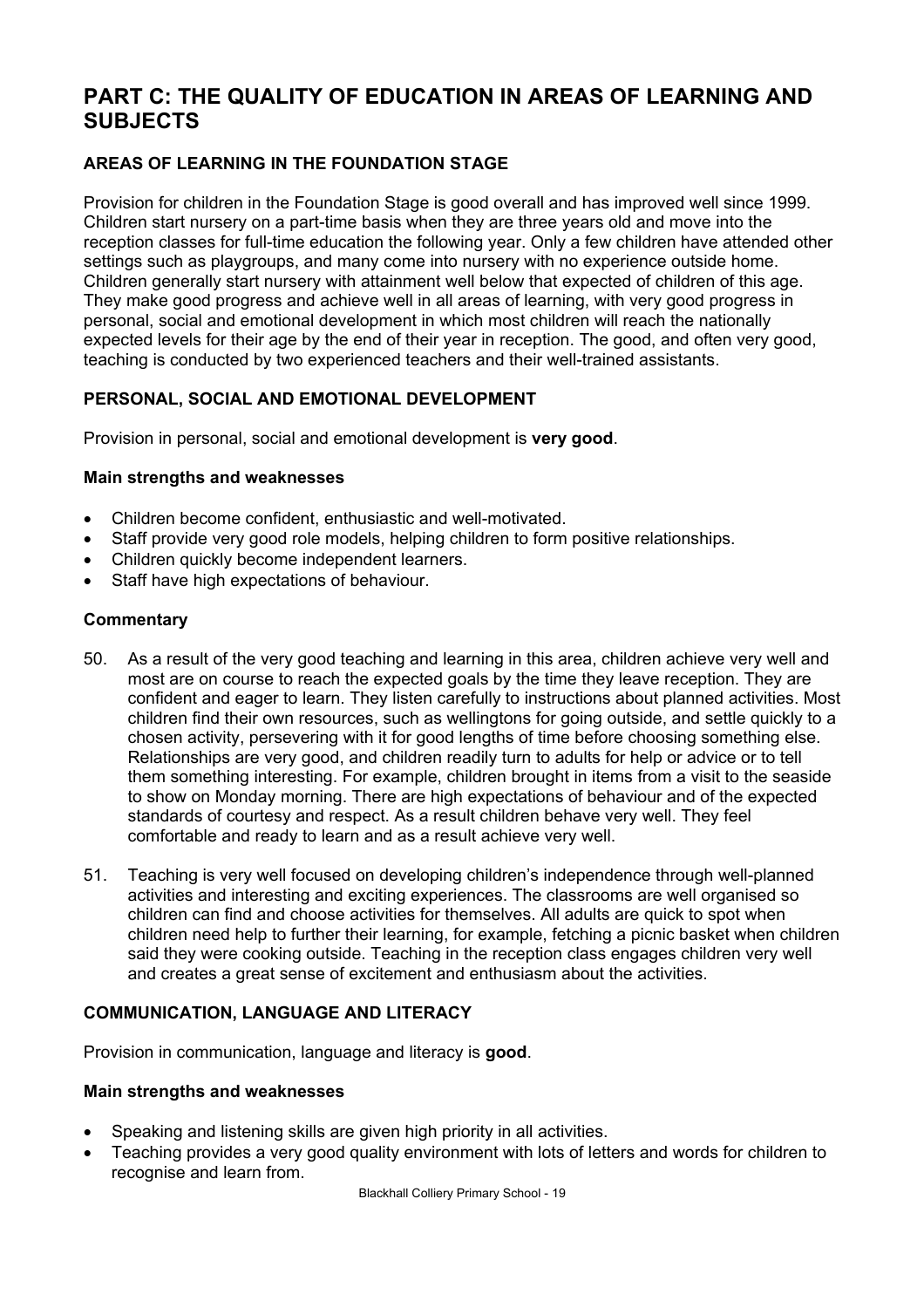- Good opportunities to practise writing are provided at all times.
- The design of the nursery class sometimes limits learning.

## **Commentary**

- 52. Teaching and learning are good and, as a result, most children achieve well. They are not on course to reach the nationally expected level by the end of reception, but their progress is good. Children are presented with a good range of opportunities to develop their speaking and listening skills. Staff talk to children about all the activities, helping to develop their vocabulary. Reading is given a high priority and children have good opportunities to choose and read books in class, as well as at planned story times. Staff usefully group children for story time so stories more closely match children's needs. Parents give valuable support by helping with reading sessions and with changing books. Classrooms are full of the printed word, on displays, labels and in everyday activities, such as instructions. As a result children learn the importance of the written word.
- 53. Opportunities to practise writing are always available, and in the nursery children find special 'light up' pens and enthusiastically try to 'write' their names, some with clearly recognisable letters. Children in reception copy write and learn how their words look in print. Some begin to write sentences themselves, checking the word bank for spellings, but only a few higher attaining children can manage this.
- 54. The good teaching goes a long way to compensate for children's limited previous experiences. Teaching in the reception class is often very good and provides children with a rich and stimulating environment for learning on which they thrive. Despite mainly good teaching in the nursery class, the design of the classroom works against very good learning. For example, although there are plenty of books in nursery, the layout of the room does not ensure that children always notice them.

# **MATHEMATICAL DEVELOPMENT**

Provision in mathematics is **good**.

### **Main strengths and weaknesses**

- Planned and informal activities provide many interesting opportunities to practise counting skills.
- Children use different resources to make all sorts of patterns.

- 55. Children achieve well in response to the good quality of teaching and learning; most are not on course to reach the expected goals by the end of the reception year. A good range of activities helps children to understand that numbers correspond with objects. They practise these ideas well both orally and on paper. Nursery children sing a range of rhymes and songs with models, which help them to think about how many are left. Higher attaining children, primarily in the reception class, can add numbers together such as five and three to make eight. They also know some higher numbers. For example, they count proudly to 100.
- 56. The good teaching is characterised by well-organised activities that capitalise on children's curiosity. Water and sand play, both wet and dry, encourage children to fill and empty large and small containers and learn to use words such as 'full' and 'empty'. Computer programs are used effectively to enhance learning. Table-top games are used to help children learn in a fun way, both indoors and out, such as the matching game with large wooden dominoes. Children make patterns using cubes and with paint such as repeating red and green dots. Bold displays help children to recognise numbers all around the classrooms, in 'washing lines'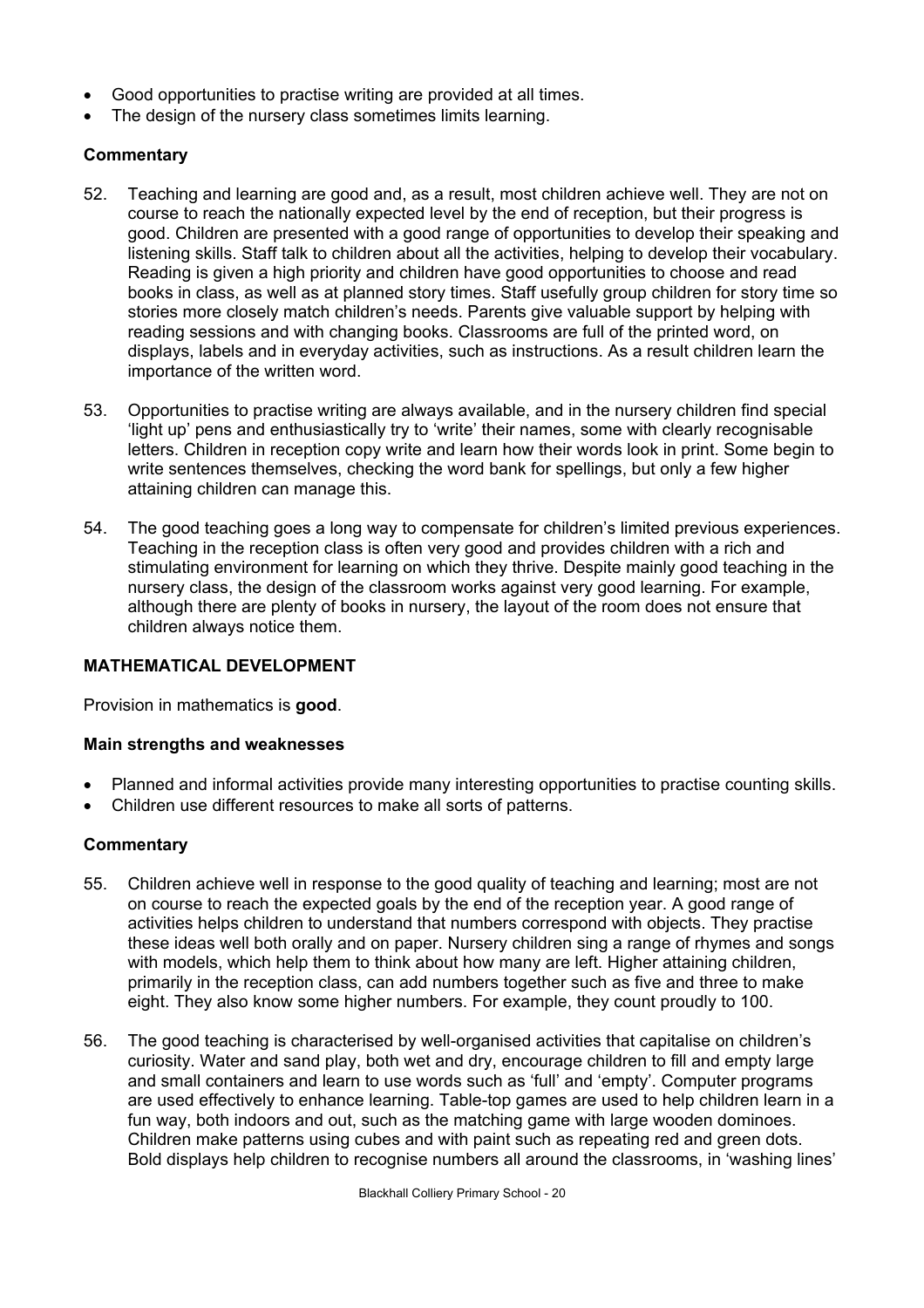and on the 'bus', and to sort and measure, such as the birthday charts for both four and five year olds. Short whole-class teaching sessions for the older children are very effective, well paced and energetic, so children practise counting skills regularly. Very good teaching finds informal ways to introduce numbers into many activities. For example, children were helped to count the number of snails on table in the garden. This resulted in children declaring, "We need more."

# **KNOWLEDGE AND UNDERSTANDING OF THE WORLD**

Provision in knowledge and understanding of the world is **good**.

## **Main strengths and weaknesses**

- Well-planned topics help children to learn about things in the past and the world around them.
- Colourful and well-organised classroom displays help to reinforce children's learning. Not particularly evident in text.
- Some awkward permanent fittings in the nursery classroom make it hard for staff to spot the right moment to teach a specific point.

## **Commentary**

- 57. Most children will not reach the nationally expected levels by the end of their reception year, but their achievement is good. Many opportunities allow children to build and construct, using a range of materials. For example, there are lots of baking and cooking activities. Children are delighted to show the jellies they have made and are eating for a snack, some from filled orange skins. They learn successfully at first hand about how materials can change when mixed and heated or cooked.
- 58. ICT is used well in learning. Children are confident when working at the computer, using the mouse to control the games they play. Older children have, for example, used a drawing program and drawn their faces and those of their families in various colours. Topics are used effectively to help children understand the world around them. 'Under the sea', the current topic, enables the development of early scientific skills in naming various creatures and their habitats.
- 59. Good teaching helps to extend children's learning. Teaching assistants, for example, are particularly good at asking children questions, while they are playing, to prompt learning. For example, one child looked at a globe and said she would find Blackhall, so staff helped her narrow it down to England and then the north east area. It is sometimes difficult for staff in the nursery to conduct such impromptu teaching because the classroom is designed in a way that makes it hard to monitor the needs of all children at any one time.

# **PHYSICAL DEVELOPMENT**

Provision in physical development is **good**.

### **Main strengths and weaknesses**

- Children have good chances to use construction and malleable materials.
- The outdoor area, adjacent to the nursery class, provides good chances for imaginative and physical play.
- The opportunities for outdoor play for reception children are less well developed, so they have fewer chances to practise their skills.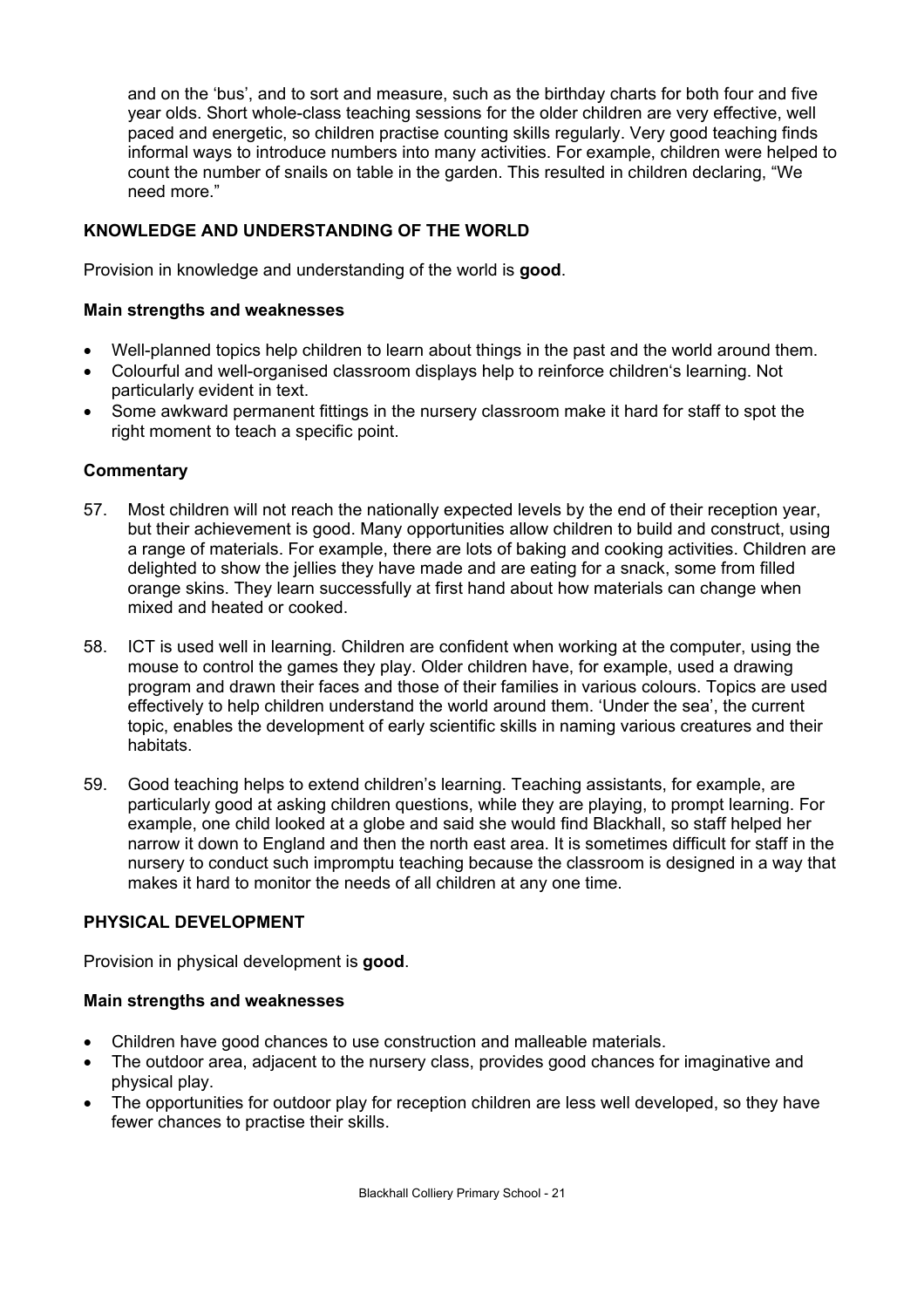# **Commentary**

- 60. Most children are not on course to meet the expected goals by the end of the year, but they achieve well as a result of the good teaching they receive. Children in the nursery benefit from regular daily chances to play in a large outdoor area and they relish this time. Children can, for example, ride large toys and develop their sense of balance and control.
- 61. There are plenty of opportunities for children to practise using tools and equipment, which helps to improve hand-eye co-ordination and manipulative skills. The water tray, often filled with colourful water, provides lots of chances for children to fill and empty containers. This gives children in the reception class a mathematical knowledge of capacity as well as skills of physical co-ordination.
- 62. However, outside the reception classroom there is a fairly small quadrangle which cannot provide for the full range of physical play. Children use the school hall fairly regularly, but overall facilities are not as effective as those in the nursery class.

## **CREATIVE DEVELOPMENT**

Provision in creative development is **good**.

## **Main strengths and weaknesses**

- Good opportunities are provided to experience a broad range of materials.
- Role-play areas provide rich opportunities for imaginative play both indoors and out, but children's limited ability to talk imaginatively prevents very good progress.
- Children enjoy singing and exploring sounds.

- 63. Most children are not on course to reach the expected goals for their age by the end of the year. However, their achievement is good as a result of the good quality of teaching and learning that exists. The children's limited capacity for fluent speech used in an imaginative way limits their progress, but good teaching compensates for this well.
- 64. Children enjoy working with a range of materials. For example, they use chalks to draw on the outdoor walls and pencils to draw. Moreover, children make bold and imaginative paintings; they handle clay and work it successfully with a range of tools.
- 65. Imaginative play is undertaken regularly. Children are encouraged to invent games for themselves and their friends. Plans for these games are often hatched while children sit and chat on the bench in the nursery playground. Imaginative teaching has provided an underwater 'cave' in the reception class that attracts and enthrals children, who make up a wide variety of games in it, throughout the day.
- 66. Children sing traditional and more modern songs often using numbers, such as 'Five speckled frogs', with props for the frogs. There are good chances to explore sounds in the outdoor area; for example, reception children regularly bang and tap the various household items hanging on the 'washing line'.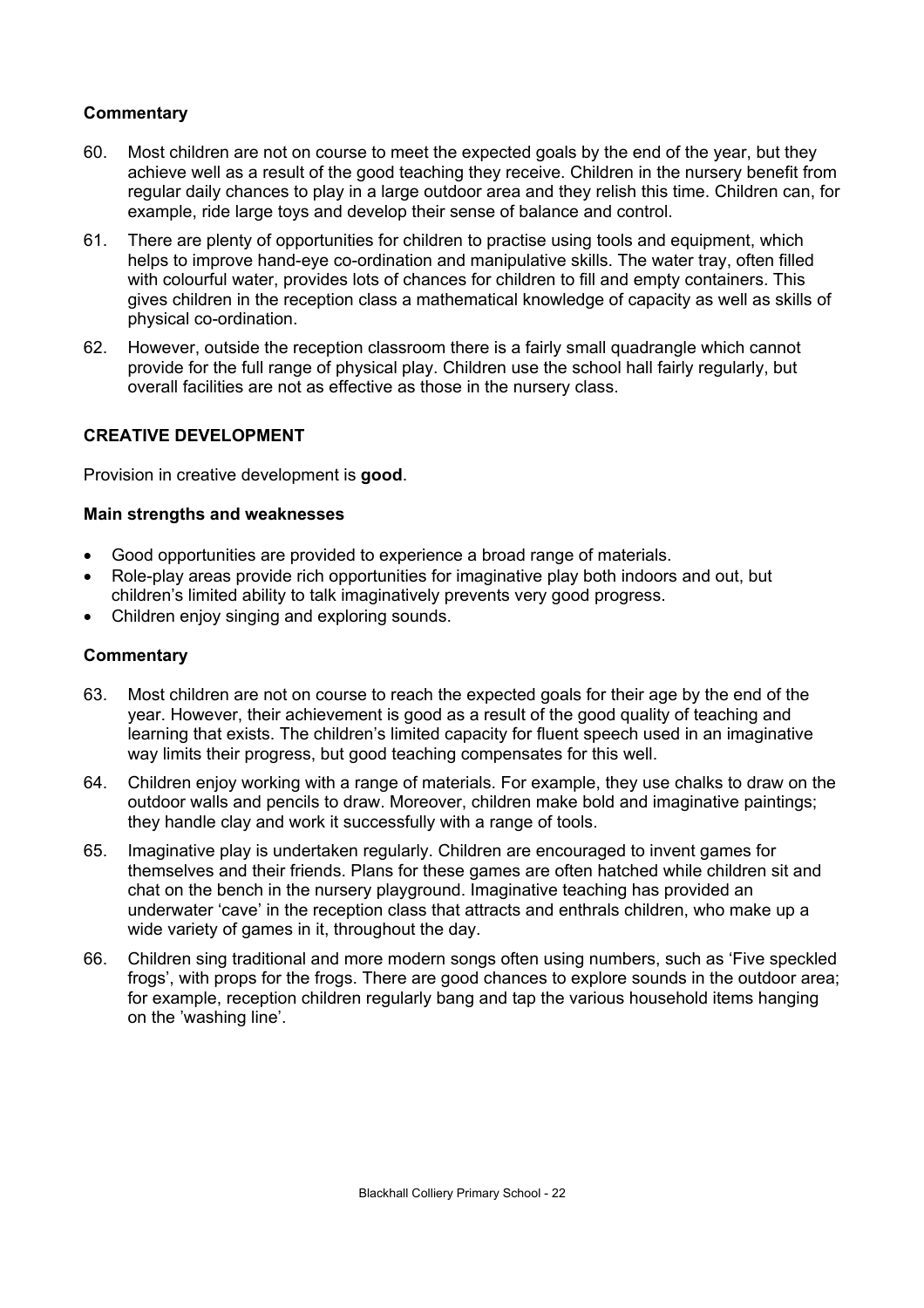## **SUBJECTS IN KEY STAGES 1 AND 2**

## **ENGLISH**

Provision in English is **satisfactory**.

## **Main strengths and weaknesses**

- The subject is well led and managed in ways that are raising standards of achievement.
- There is some very good teaching in Years 5 and 6 that is speeding up pupils' progress.
- Teaching provides too few opportunities for pupils to evaluate their learning.
- There are some inconsistencies in the quality of teaching and marking in Year 1.
- Teaching assistants deliver effective programmes to help pupils who have special educational needs.

- 67. The 2004 results, in national tests, were average at the end of Year 6 and well below them in Year 2. This is not usual as far as Year 6 is concerned. Usually, since the school has suffered its setbacks, pupils at the end of both years have attained well below average results and could have done better, particularly by the end of Year 6. Even in 2004 the average results in Year 6 were not a true indication of pupils' capabilities owing to the disruptions they experienced in previous years. Their rate of progress slowed considerably within the lower juniors and did not recover fully despite the good teaching they received in Years 5 and 6.
- 68. The school's work in tackling these issues is beginning to pay off. Currently, standards are below average, but pupils are progressing satisfactorily overall with an upswing in Year 2 and in Years 5 and 6, where there is good and sometimes very good teaching of writing that has put pupils' achievement back on track. Achievement is now satisfactory by the end of Year 2 and good by the end of Year 6. The achievement of the very small group of pupils who are learning English as an additional language is good overall since the teaching in the Foundation Stage and Year 6 has a particularly positive effect on their learning.
- 69. Teaching is satisfactory in Years 1 and 2 and good in Years 3 to 6. The improved provision in English, to a satisfactory level, stems from good leadership and management that have increased teachers' ability to strengthen pupils' writing. Some effective methods are used that help pupils appreciate the need for quick and accurate work. For example, they complete weekly one piece of work in a set time. Progress in this activity is good in terms of sentence construction, spelling, punctuation and the use of paragraphs. Pupils' learning is enhanced because teachers' marking has improved considerably: it is accurate, helpful and broadly consistent across the school, except within Year 1 in which there is a lack of consistency between the two classes. Marking is most effective in Years 2, 5 and 6 and as a result pupils demonstrate very good attitudes towards their work in these classes. In Year 2, for example, imaginary letters from Snow White to the dwarves were lively, entertaining and contained appropriate punctuation including well-placed apostrophes. In Year 6, some superb examples of extended writing are displayed with pride. They contain eye-catching images such as "Pain surrounded me like a vice", showing just how much pupils like writing for an audience.
- 70. The effect of teaching extends beyond pupils' writing. Reading is taught in a very organised way, for example in Year 2 in which pupils concentrate intently because teaching is so precise and clear in its intentions. Letter sounds and word recognition are taught effectively in Years 1 and 2 and teaching assistants play a strong role in providing for pupils who need extra help. By the end of Year 6, pupils relish reading parts of *A Midsummer Night's Dream*, for example, and discussing how the text differs in its impact from the film.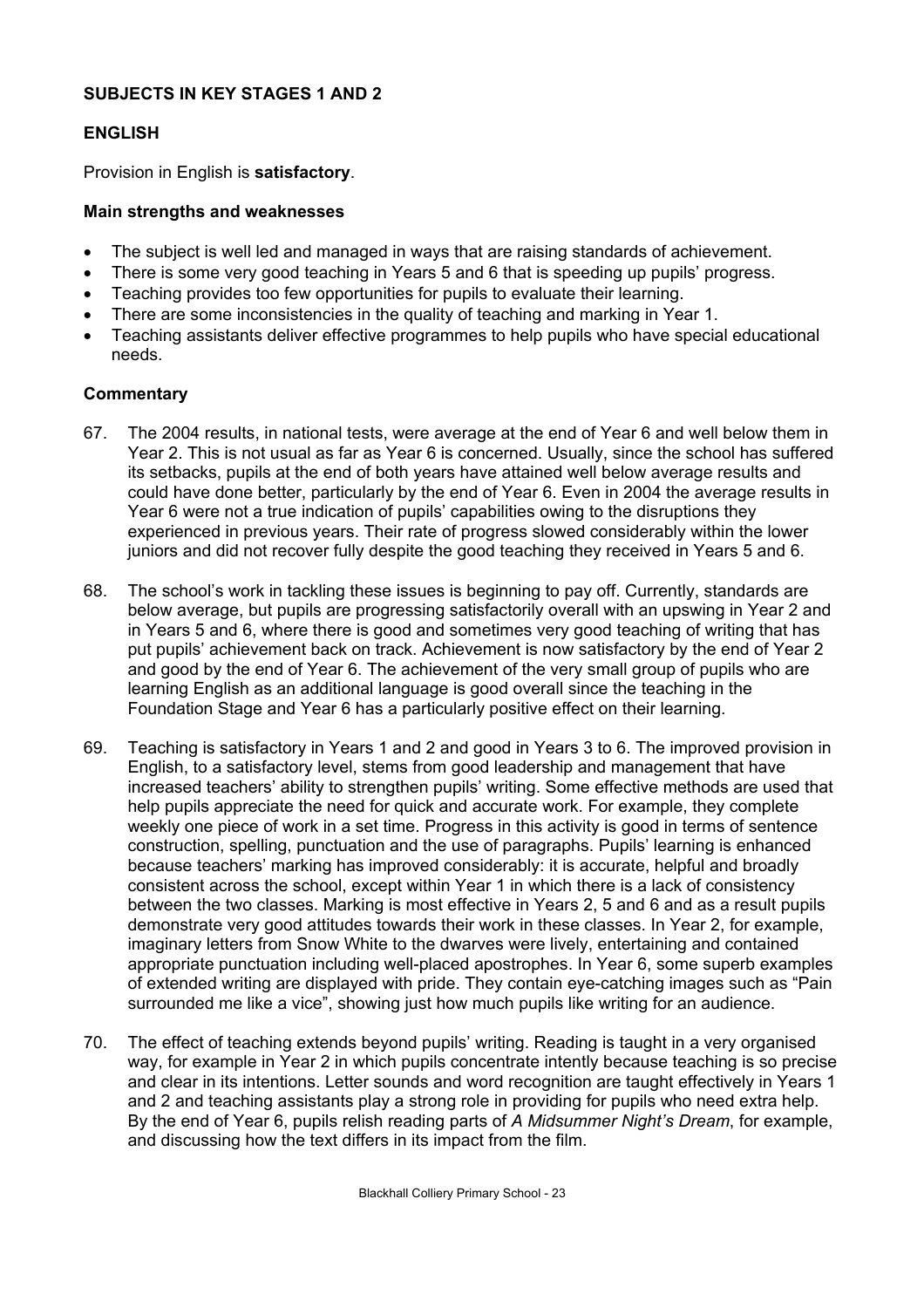- 71. The setting of targets for pupils to achieve in their writing is becoming commonplace and this is having a positive effect on the quality of pupils' work. Many pupils have targets stuck in their exercise books and are clear about what they mean, but this system does not yet apply to reading and consequently pupils are less clear about what their next steps are in this aspect. Lessons generally contain lively discussion in an atmosphere of good humour. The weakness is that pupils are not often required to discuss how well they have achieved in relation to any targets set for them. Pupils who have special educational needs are taught as well as other pupils in the class, but consistently well in the withdrawal groups provided for them. However, those pupils capable of harder work are not taught consistently well in all classes. For example, in Year 1 their progress is spasmodic and depends too much on the individual teacher and not enough on consistent planning and its implementation.
- 72. The two subject leaders have been active in making sure that the subject has made good progress since the last inspection. Learning has been re-established well after the school's difficult period. The assessment of pupils' work and the use made of the findings have improved well since 1999. Moreover, the weaknesses in the lower juniors are being tackled and pupils' progress is beginning to pick up momentum. The pupils love talking about the 'Writer of the Week' award. It adds an extra dimension to the development of pupils' skill that is valued by parents and pupils.

### **Language and literacy across the curriculum**

73. Pupils use their basic skills of reading and writing satisfactorily in other subjects. Some work, particularly in Years 5 and 6 is good. For example, they write accounts in history that include personal observation about the information, which shows the good development of critical thinking. Equally, in Year 2 pupils wrote with interest about their trip to Beamish Museum and are beginning to answer questions about the past in a clear and well-ordered way. Elsewhere, despite using ICT well for writing pieces of work, achievement is satisfactory overall. Most pupils write factually but do not go beyond that in terms of a personal perspective or evaluation.

# **MATHEMATICS**

Provision in mathematics is **satisfactory**.

### **Main strengths and weaknesses**

- Pupils' achievement is good in Years 5 and 6 due to the high expectations of staff, coupled with a challenging, broad and balanced curriculum, but standards are below average.
- Assessment is satisfactory, but pupils are not well informed about how they need to improve.
- Leadership and management have improved the subject well since 1999.
- Pupils have very positive attitudes.

- 74. Over the past few years, the results of the national tests for pupils in Year 6 have often been well below the national average and below average for pupils in Year 2. Results were just below the national average in Year 6 in 2004. Similarly, current standards are below average throughout the school, but pupils are achieving satisfactorily overall and well in Year 2 and Year 6.
- 75. Pupils make good progress in arithmetic in Year 2, but not so well in other aspects of the mathematics curriculum. For example, there are too few opportunities for pupils to use their mathematical skills to solve problems. In Years 5 and 6 pupils progress well because of high expectations of teachers coupled with a challenging, broad and balanced curriculum that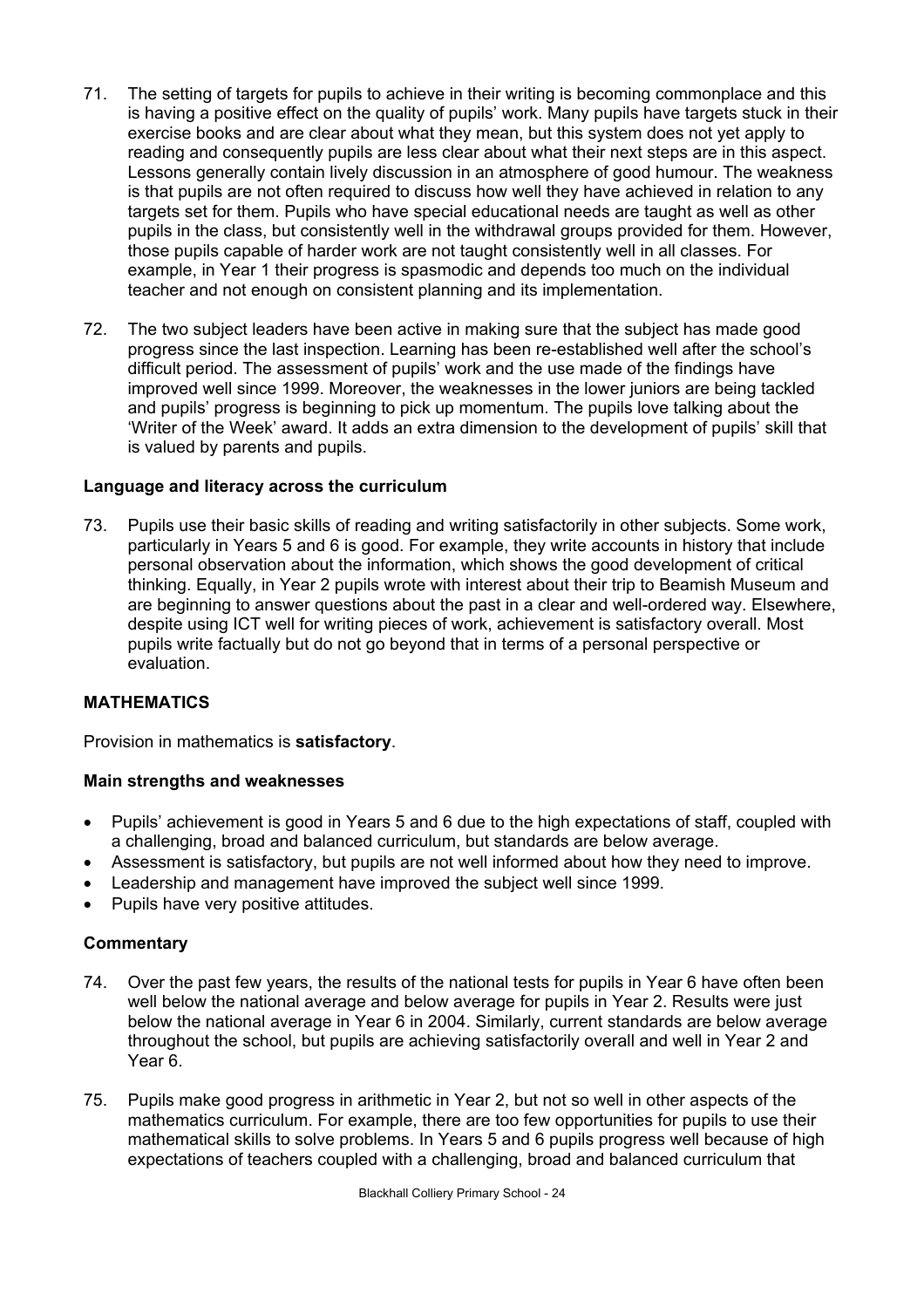balances factual knowledge well with problem solving. The rate of progress made in Years 5 and 6 is good, but does not quite make up for the loss of momentum suffered by pupils in lower years owing to weaker teaching and staff absence. This means that pupils capable of above average standards might not reach them, but these difficulties are largely resolved and pupils show very positive attitudes to their work in mathematics. As a result, their behaviour is very good and they are able to maintain their concentration for lengthy periods of time.

- 76. Teaching and learning are satisfactory overall. When teaching and learning are particularly good, as in Years 2, 5 and 6, lessons are brisk and well planned, which results in pupils making good progress. In a Year 2 lesson, in which pupils recalled pairs that make 20, there was good recapitulation of learning objectives throughout the lesson by the teacher, coupled with effective questioning, thereby consolidating pupils' learning. In such lessons, good opportunities are provided for pupils to develop their mathematical vocabulary by explaining the methods they have used to the class. Opportunities for discussion as the pupils work together in pairs and small groups would enable pupils to make further progress in their learning.
- 77. Where teachers have good subject knowledge and expertise and where planning is thorough, as in Years 5 and 6, teachers are able to explain and demonstrate new mathematical ideas to pupils. Pupils in these year groups are clear about what they are to learn and what is expected of them during lessons. Appropriate and different work is undertaken by different groups. There are occasions when teaching is unsatisfactory, as in a Year 1 lesson, where work was inappropriate for pupils and concepts were too difficult to understand.
- 78. There is a satisfactory match of support staff to the curriculum. Teaching assistants are often used to teach small groups of pupils who have special educational needs. When this is the case, teaching is often very good and pupils learn well. Opportunities are provided for pupils to use ICT to support their learning, as in a Year 6 lesson on equivalent fractions, where the teacher made good use of the interactive whiteboard to reinforce pupils' understanding.
- 79. The subject leader plays a central role in the good improvement made since the previous inspection. Leadership has the drive, enthusiasm and capacity to ensure sustained improvement. Procedures for planning and the assessment of pupils' attainment and progress are developed satisfactorily. However, information about what pupils need to do to improve their learning is not always conveyed clearly enough; they are sometimes unaware of the targets they are working towards.

# **Mathematics across the curriculum**

80. There are satisfactory opportunities for pupils to practise their calculations in other subjects. For example, in science, pupils in Year 6 make careful measurements during investigations and use the information to create graphs to record their findings. Mental calculations are conducted in history to provide a sense of chronology and pupils make careful measurements in design and technology, although there is not frequent enough practice of this skill in Year 6.

### **SCIENCE**

Provision for science is **good**.

### **Main strengths and weaknesses**

- Teaching and learning are good, but lesson evaluations and the marking of pupils' work are not detailed enough.
- Pupils achieve well throughout the school, but on occasions, higher attaining pupils are not given challenging enough work.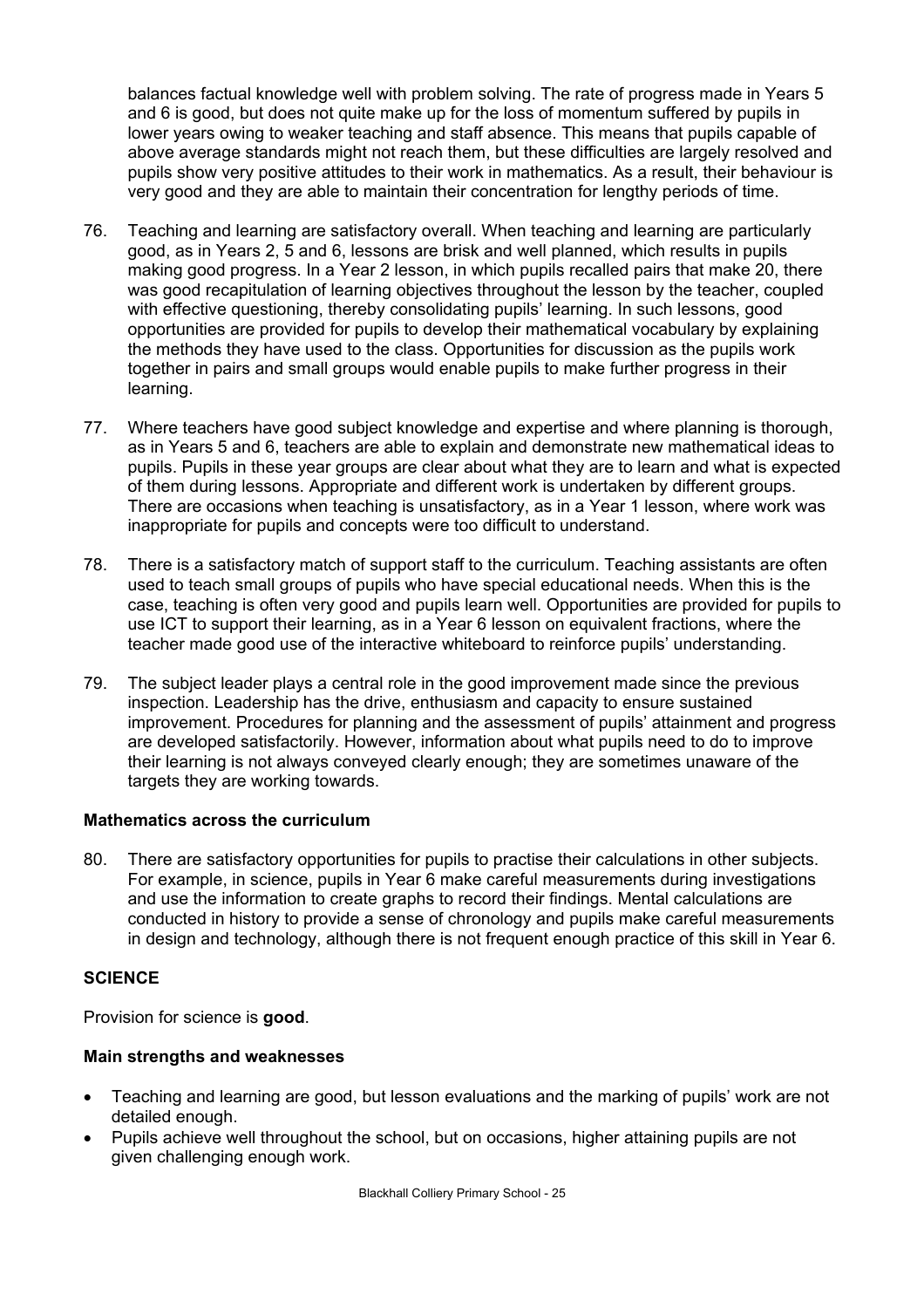- Leadership and management of the subject are good and have improved the subject since 1999.
- Pupils have very good attitudes and behave well.

- 81. Pupils' attainment in Year 6 tests in 2004 was below average. However, standards have improved gradually since 2002, with fluctuations in overall results being directly related to the number of pupils in each year group having special educational needs. Standards in the current Year 6 and Year 2 are in line with the national average in all aspects of the subject, including scientific investigation, which has been a focus of recent development. For example, pupils in Year 6 have a good understanding about micro-organisms and understand terms such as 'contagious' and 'anti-bacterial'.
- 82. Achievement is good. The majority of pupils, including those having special educational needs and for whom English is an additional language, achieve well throughout the school, due to the support they receive from their teachers in lessons. Pupils in Years 5 and 6 achieve particularly well due to the high quality of the teaching in these year groups. Throughout the school, achievement is predominantly good in practical and investigative lessons, where the pupils can learn by their own experience. For example, in a Year 1 class, pupils were encouraged to look carefully at and gently touch their growing runner bean plants, before drawing them on their growth chart. The pupils were captivated by the way their plants had changed since the previous lesson and their exclamations of "Wow!" and "It's really big!" indicated their excitement when experiencing the miracle of growth for themselves.
- 83. The quality of teaching and learning is good overall, with very good teaching in some classes within Years 1, 2, 5 and 6. Teaching and learning are better in practical lessons, where pupils can experience for themselves the focus of the lesson. Most teachers skilfully incorporate links with other subjects into their science lessons, making them more relevant to the pupils' experience. For example, Year 6 pupils learnt about Edward Jenner and brought history into their scientific learning. Pupils have very good attitudes towards their work, behave well and enjoy their lessons. This indicates a significant improvement since the school last measured pupils' attitudes in a questionnaire earlier this year, which showed a negative response to science.
- 84. In the less successful lessons, when teachers ask their pupils to record what they have learned, many give them photocopied worksheets which are unimaginative and of indifferent quality. This affects pupils' progress, particularly the higher attainers, because it results in a loss of interest and a lack of challenge. The achievement of higher attaining pupils is reduced in lessons where their work is insufficiently challenging. Teachers often employ the method of giving all the pupils in the class the same task to complete and then giving additional support to lower attaining pupils. However, not all lessons provide extension activities or ask challenging questions of the higher attaining pupils, resulting in a lower rate of achievement by this group of pupils.
- 85. Leadership and management of the subject are good, particularly in the way that the curriculum has been organised to ensure balance and coverage across the school. Scientific investigation has rightly been identified as an area for development. Staff training has had a positive effect upon standards in this area. Despite not being able to check on teaching and learning directly, the subject leader has developed a good overview by scrutinising teachers' planning and pupils' work. Improvement since the last inspection is good, but some aspects of assessment are unsatisfactory. Although there is a satisfactory structure to measure what pupils know at the end of each unit of work, teachers' evaluations at the end of lessons do not provide sufficient information to help them plan appropriate work for pupils' different needs in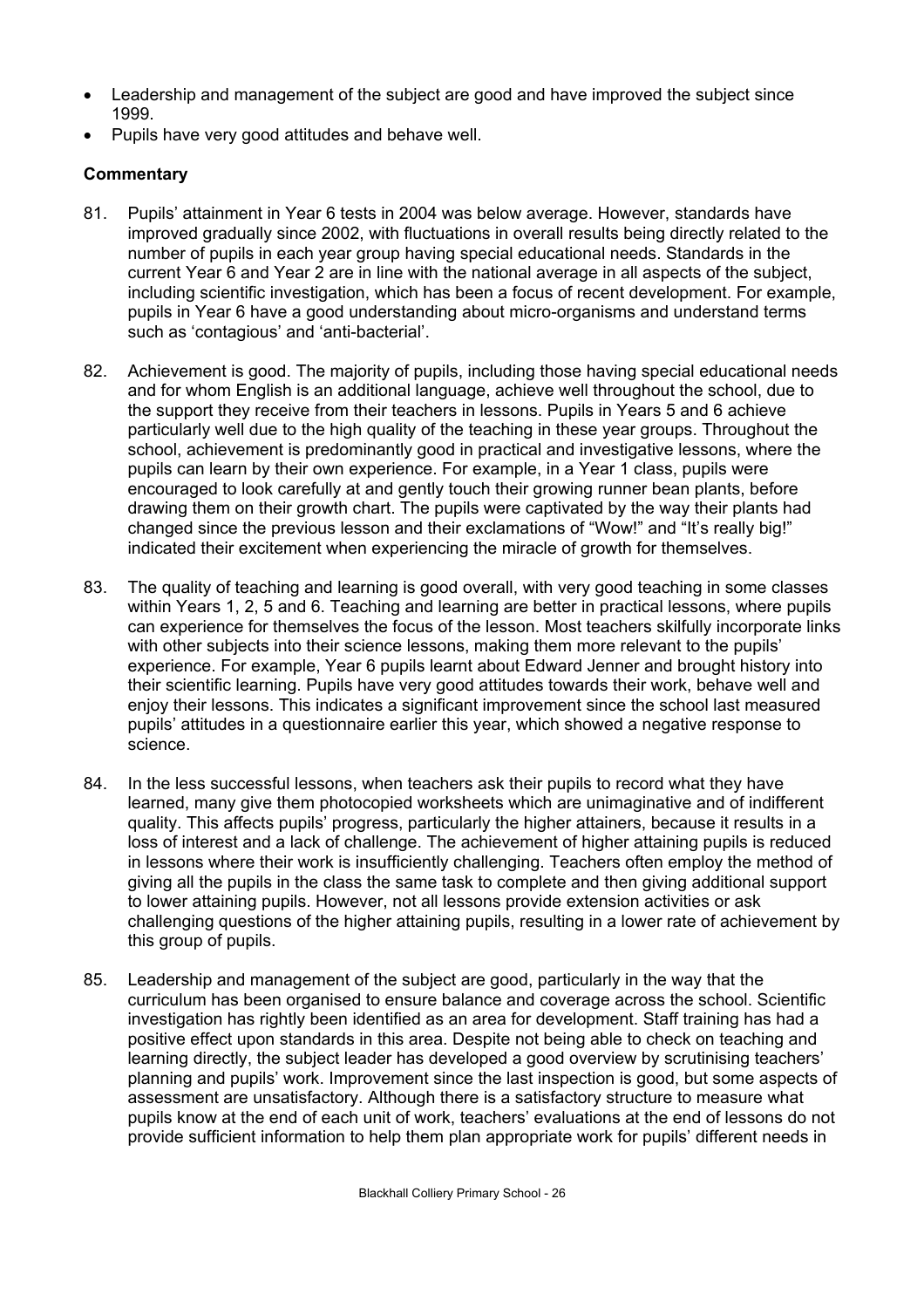future lessons. Similarly, although most work is marked, teachers write very few comments to help pupils know how well they have done and how to improve.

## **INFORMATION AND COMMUNICATION TECHNOLOGY**

The provision in ICT is **good**.

### **Main strengths and weaknesses**

- Teaching and learning are good and help pupils to achieve well.
- Standards are above average by the end of Year 6.
- Improvement in ICT has been very good since the last inspection
- Pupils are not informed well enough about how they could improve their work.

- 86. Standards in Year 6 are above those expected for their age and in line with them in Year 2. This represents good achievement and a very good improvement since the last inspection. Resources have been radically up-graded in the form of a well-equipped room for computers and several electronic whiteboards being used well in classrooms. Each class has a weekly timetabled session in the computer room and this is used effectively by teachers to develop basic skills. Successful leadership and management have made sure that all staff have received training to develop their expertise and confidence in teaching the subject. As a result, they are able to explain and demonstrate new ideas and techniques precisely so that pupils are clear about what they are to learn and what is expected of them. This was evident in a very good lesson for pupils in Year 6 on learning how to present information on John Lennon. Owing to the teacher's expertise, pupils made very good progress in their understanding of the use of computers. Standards were above average because pupils were so versatile at presenting, on the computer screen, information that they had found.
- 87. Lessons are planned and managed well to maintain the pupils' interest and concentration. As a result, pupils have a good work rate and are productive. Moreover, there is strong emphasis on pupils working together in pairs on computers, which makes a positive contribution to their personal and social development. Teachers with electronic whiteboards in their classrooms use them well to enhance pupils' learning. Teaching assistants are deployed well in lessons so that all pupils receive a high proportion of direct teaching. This is an important factor in the good progress that pupils make.
- 88. The subject leader has a clear view of the subject's strengths and weaknesses, which has enabled the school to develop a well-defined plan of action for taking the subject forward. This includes timetabling the use of the computer room to allow pupils to make good use of their ICT skills in other subjects. This was highlighted in a good lesson in the suite by a Year 3 and Year 4 class where pupils discovered information on the Internet about the weather.
- 89. The curriculum is planned well so that all strands of the subject are effectively covered. Assessment procedures need to be further improved to provide a better recording system to track pupils' progress. Furthermore, evaluations of pupils' learning are not always shared with them, which lead to pupils being unsure of the targets they are working towards. Pupils show a lot of interest and enjoyment when working on computers. They are very well behaved and keen to improve their skills. This has a beneficial effect on the progress they make and the standards they achieve.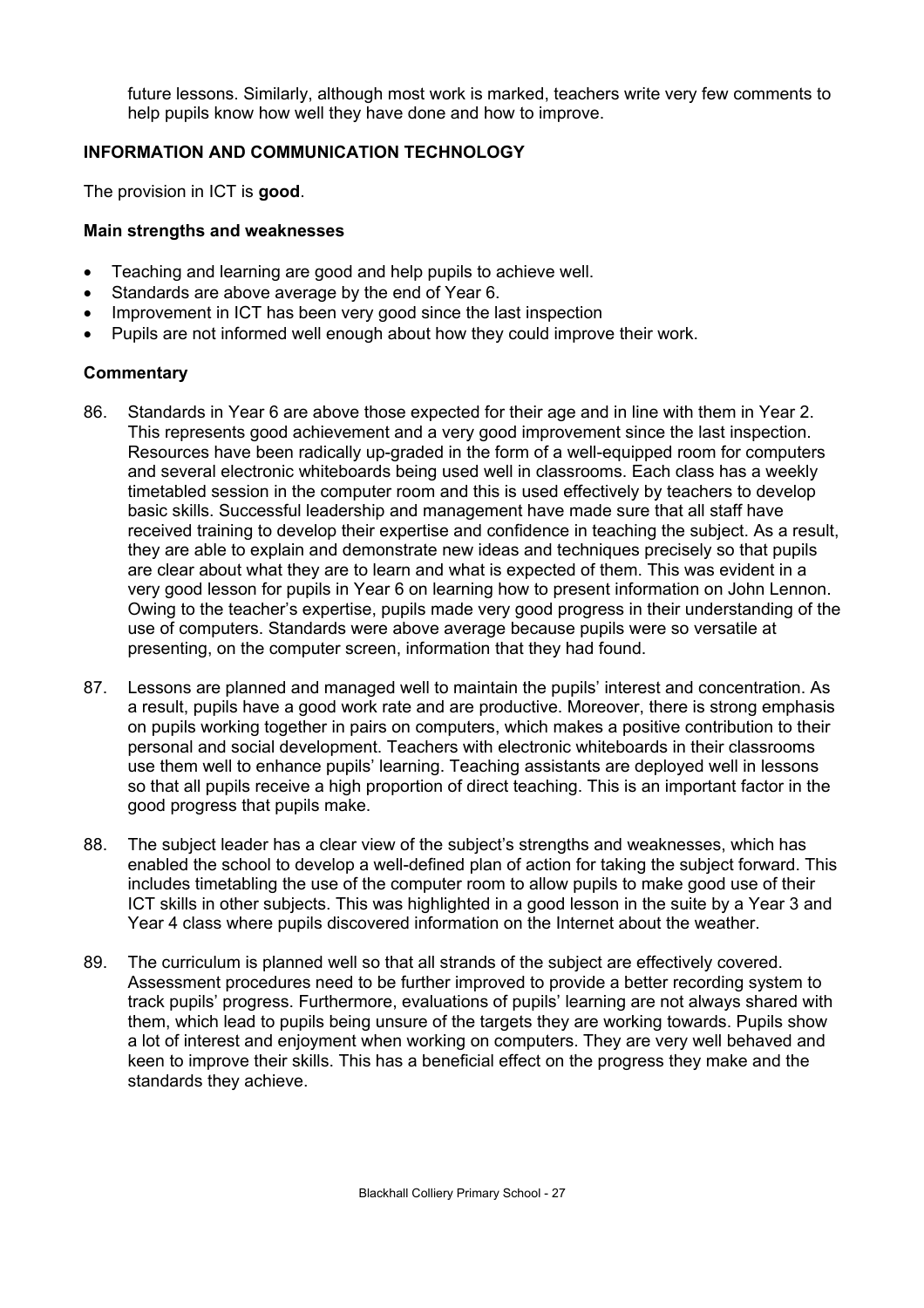# **Information and communication technology across the curriculum**

90. There are good opportunities for pupils to use their ICT skills to support and enhance learning in other subjects. Pupils use the Internet well as a means of researching information in subjects such as history, geography and religious education. Pupils are also able to use their word-processing skills to help add interest to their writing in English.

## **HUMANITIES**

- 91. Only one lesson was observed in geography and history respectively, therefore it is not possible to make a judgement about provision in these subjects. However, pupils' work was evaluated and discussions were held with the subject leaders and pupils.
- 92. Standards in **geography** are in line with national expectations in Years 2 and 6 and achievement is satisfactory. The curriculum is taught in appropriate blocks of work and is linked well with other subjects to ensure the relevance of topics. Pupils have positive attitudes, behave well and generally enjoy their lessons, but there is little evidence to show that pupils' independent learning skills are being developed. This indicates a lack of improvement since the previous inspection, which criticised the school for not consistently enabling pupils to develop their own independent learning skills through individual and group research.
- 93. Pupils attain standards in **history** by the end of Year 6 that are in line with the national expectations**,** which represents sound achievement. The one lesson seen in Year 6 was taught well. Pupils were generally keen to think about life in the 1950s, '60s and '70s. They watched a video, discussed in groups and looked at pictures to gather information about John Lennon and the formation of the Beatles. The curriculum is enlivened well by a trip to Beamish Museum in Year 2, for example, and visitors, such as an actor in Viking costume or the use of laptop computers to search the Internet. Pupils in Year 6 spoke very animatedly about an exciting project on the Greeks, but their written work does not incorporate evidence from a range of sources, thereby stretching the capabilities of higher attainers. The subject leader manages the curriculum reasonably well, but has too few opportunities to evaluate standards and pupils' achievements.

### **Religious education**

Provision in religious education is **satisfactory**.

### **Main strengths and weaknesses**

- Pupils know many useful facts about religion, but some lack opportunities to reflect on them in terms of their own lives.
- Good quality resources, artefacts and interesting visitors are used to enhance learning.
- There is no formal system of assessment by which to judge the extent of pupils' achievement.

### **Commentary**

94. By the end of Year 6, pupils' attainment is broadly in line with the expectations of the locally agreed syllabus and they are achieving soundly. For example, they know a lot about the Bible, particularly the parables. Pupils wrote a modern day version of the Good Samaritan depicting the victim as a football supporter, for example. On another occasion they wrote their own parable with an entirely modern theme such as safety on the railways. In this way they acquire knowledge about religion and judge the meaning for their own lives, which is an element of the subject that is largely missing from the written work in other classes.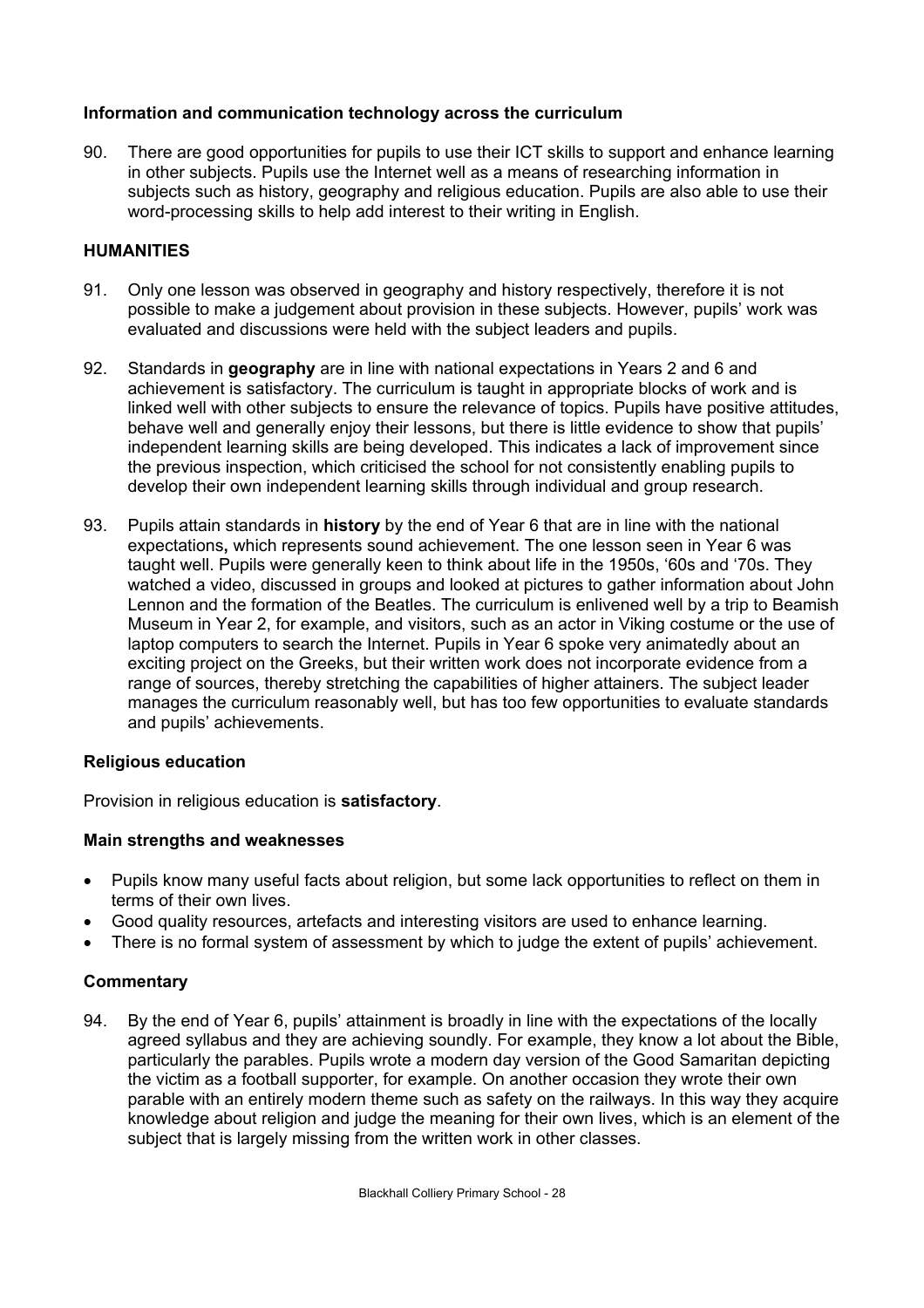- 95. Pupils in Year 2 attain average standards and achieve satisfactorily, but they often lack time to think about how the subject matter is relevant to their own lives. In Year 1, pupils studied the difference between Durham Cathedral and their own local church in Blackhall. This series of lessons had been energised by visits to churches and visits made by local clergy. Pupils made stained glass windows that depicted stories about St Cuthbert, for example. They found this difficult because there had not been enough discussion about how windows told a story and how this might apply to their own lives. They knew more about the facts relating to the places of worship, such as the name of a rose window, and not enough about the people who worshipped there and what they might feel like in that situation.
- 96. Teaching and learning are satisfactory overall, but sometimes very good when learning about a religion incorporates a spiritual, moral and social dimension. This was evident in a very well taught lesson in a Year 3 and 4 class. A Sikh story was so well told and considered, that pupils developed the idea of tolerance to a level that had a considerable beneficial effect on their personal development. Pupils are often very interested in the topics being studied. The story of Joseph and his coat of many colours, in Year 2, was greatly enjoyed as was the dramatic role-play that accompanied it. However, discussion tended towards factual recall rather than an exploration of the feelings that Joseph might have experienced. Part of the problem associated with discussion in lessons is the noisy heaters in some classes that prevent an easy flow of conversation.
- 97. Leadership and management of the subject are satisfactory. There has been sound progress made from the time of the last inspection when some lessons were not planned well enough. The good level of resources in terms of books and artefacts has been maintained and this allows a wide and varied curriculum to be taught: Christianity, Buddhism, Hinduism and Sikhism, for example. Lessons are planned well enough now, but it is in Year 6 that the most work has been accomplished in making sure that pupils absorb and consider religious ideas from their own perspective. The syllabus is firmly in place. The lack of a formal system with which to assess the standard of pupils' work is a shortcoming that prevents the school from judging how well pupils are achieving and putting in place activities to promote better progress. As a result higher attainers are often given the same work as other pupils. Moreover, the checking on teaching at first hand has not yet been undertaken, to the detriment of the subject leader's knowledge about pupils' learning.

# **CREATIVE, AESTHETIC, PRACTICAL AND PHYSICAL SUBJECTS**

- 98. Only one lesson was observed in physical education, design and technology and music respectively. Two lessons were observed in art and design. Therefore, it is not possible to make an overall judgement about the provision in these subjects. However, pupils' work and teachers' assessments were evaluated. In addition, discussions were held with the subject leaders and pupils.
- 99. Standards in **art and design** are average, which represents satisfactory achievement. Pupils in Year 6 can talk about their experiences, such as visiting the nearby beach to make sketches to bring back to school and paint seascapes. Pupils use pastels and charcoal with which to draw, resulting in some eye catching pieces of work such as the drawings of shells and pot plants that are displayed around the school. By contrast, pupils know little about famous artists and their works, with the notable exception of Andy Goldsworthy's sculptures. While the school holds creative weeks each term to support learning in the arts, these rely on staff's individual expertise in the main. There are missed opportunities to use professional artists or talented crafts persons from the locality.
- Blackhall Colliery Primary School 29 100. Standards in **design and technology** are below average by the end of Year 6, but meet requirements in Year 2. This represents unsatisfactory achievement overall. Pupils enjoy designing photo frames in the lower junior classes and they produce articles closely linked to their original designs. However, the curriculum is not implemented sufficiently well in the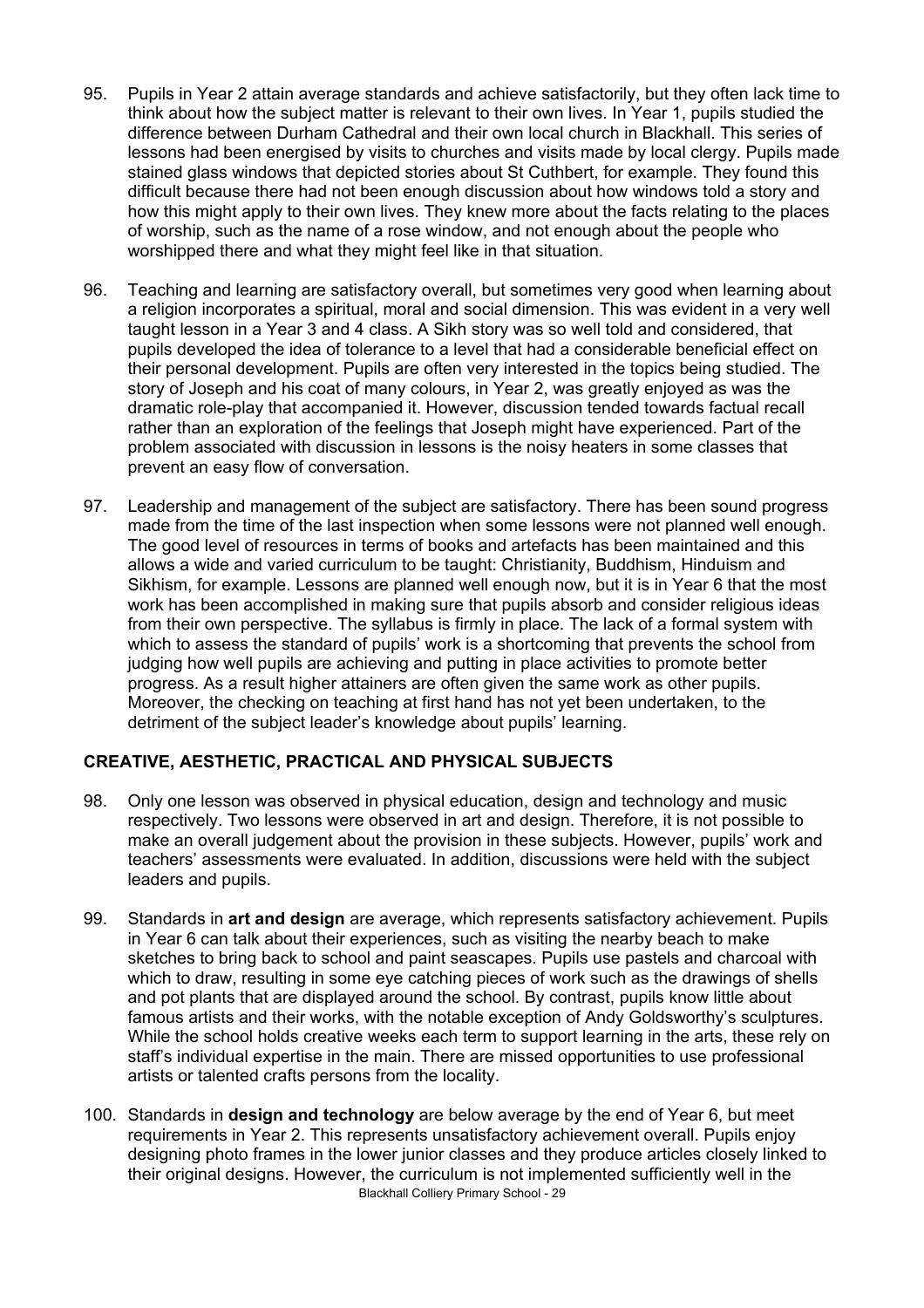higher year groups to ensure pupils gain the skills they need before the end of Year 6. The school has a very limited budget and this is apparent in the tools for design and technology where the class shares one hot glue gun which is only used under supervision. The coordinator has no chances to monitor the effect of teaching and there has been no training for staff since the previous inspection on aspects of the subject.

- 101. Standards in **music** are below average by the end of Year 6. This represents unsatisfactory achievement overall. Pupils have limited musical knowledge and recall of previous lessons. In Year 6, the teaching of music is saved for after the National Curriculum tests. Pupils are excited about the prospect of performing the musical *Joseph* at the end of term. This is a worthwhile experience for the whole year group, but it will not adequately cover the music curriculum which pupils have missed. There are no extra-curricular music clubs or groups. This means there are no ways for pupils to extend their musical experiences outside lessons. Some pupils are chosen for brass lessons in the juniors, which clearly benefits those who participate. Although the co-ordinator monitors planning there are no chances to monitor, at first hand, the quality of teaching and learning throughout the school. Resources are limited and rather old. Little has been spent on instruments and other resources in the past few years, and this means there are too few resources available for teachers to deliver whole-class lessons successfully.
- 102. Standards by the end of Year 6 in **physical education** are above those expected for their age. This represents good achievement. Pupils can take part in a wide range of extracurricular activities and are also able to work with a variety of coaches to develop their skills in sports and activities such as dance and gymnastics. There is good involvement in competitive sports with other schools. Many of these activities have been built up by the competent and enthusiastic subject leadership, whose work has had a positive effect on provision, particularly as a result of the school's involvement in the School Sports Co-ordinator project and the judicious use of a variety of grants and New Opportunities funding. In recognition of the quality and extensive range of activities, the school has gained the ActiveMark Gold Award. In the one lesson observed, the expertise of the teacher led to pupils in Year 6 making very good progress in the quality of their dance skills. Resources for the most part are good, but pupils lack a varied range of gymnastics equipment.

# **PERSONAL, SOCIAL AND HEALTH EDUCATION AND CITIZENSHIP**

### **Personal, social, health and citizenship education (PSHCE)**

Too few lessons were observed in this area of the school's work so a judgement on overall provision is not possible.

- 103. Achievement is satisfactory. The school places importance upon promoting PSHCE through specially planned lessons, discussion times, assemblies and opportunities for pupils to influence decision-making and help others, but there are variations in the quality of provision from class to class. In Years 1 and 2, teaching is satisfactory overall. It is sometimes very good, as for example in a Year 1 lesson about why there have to be rules, in which pupils became increasingly aware about what is right and wrong.
- 104. PSHCE lessons often make a good contribution to pupils' spiritual, moral and social development, particularly in Years 1 and 2. There is strong development of social skills, sharing opinions and good regard to safety. Lessons in religious education often make a good contribution to pupils' personal and social development. There is some repetition in pupils' learning especially in health education with pupils being frequently taught about teeth. Moreover, lessons concerning drug education are sometimes similar in Year 2 and Year 6. In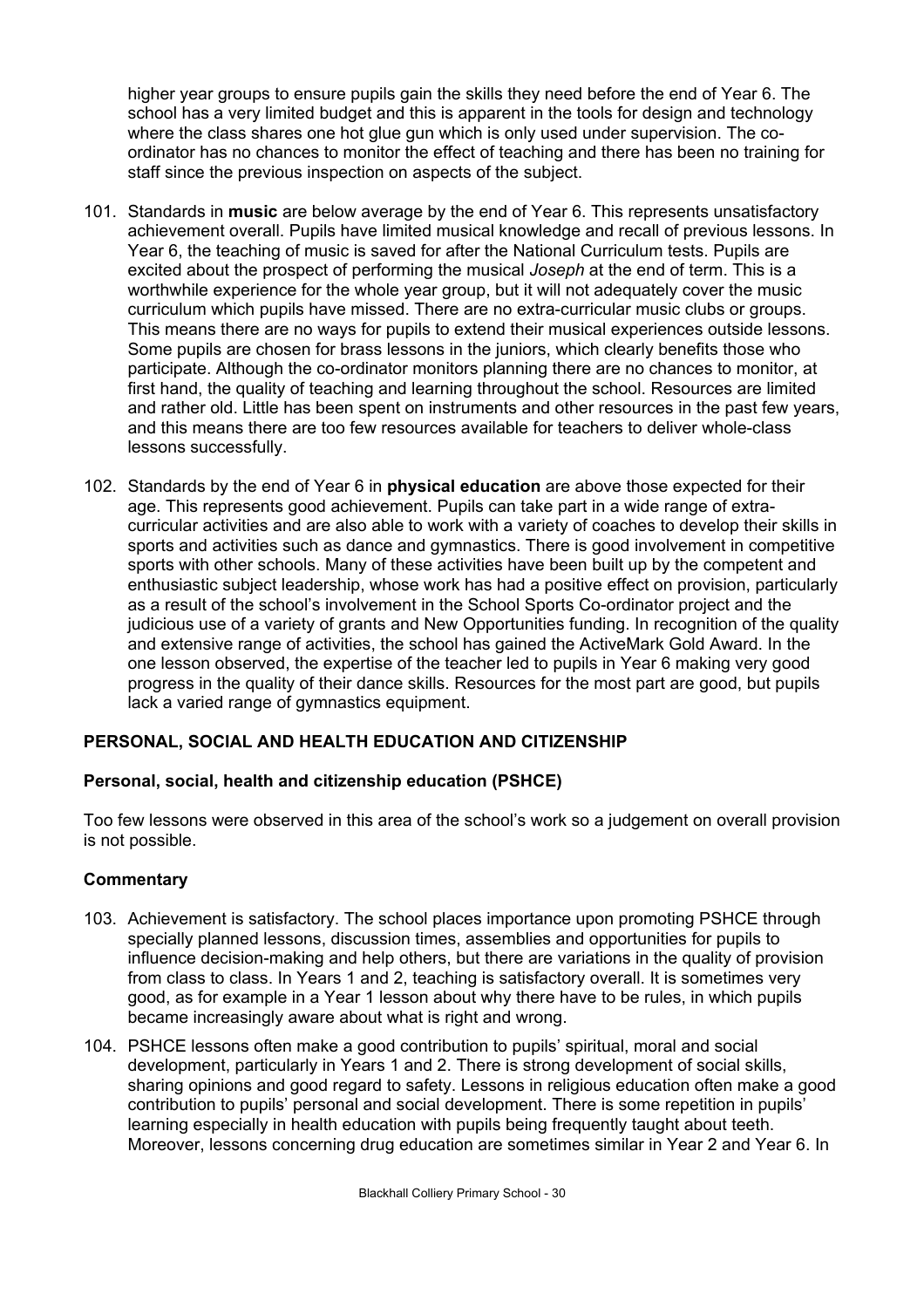Years 3 to 6 there are few planned personal and social education lessons and little work is produced; however, there are frequent discussions in class about PSHCE matters.